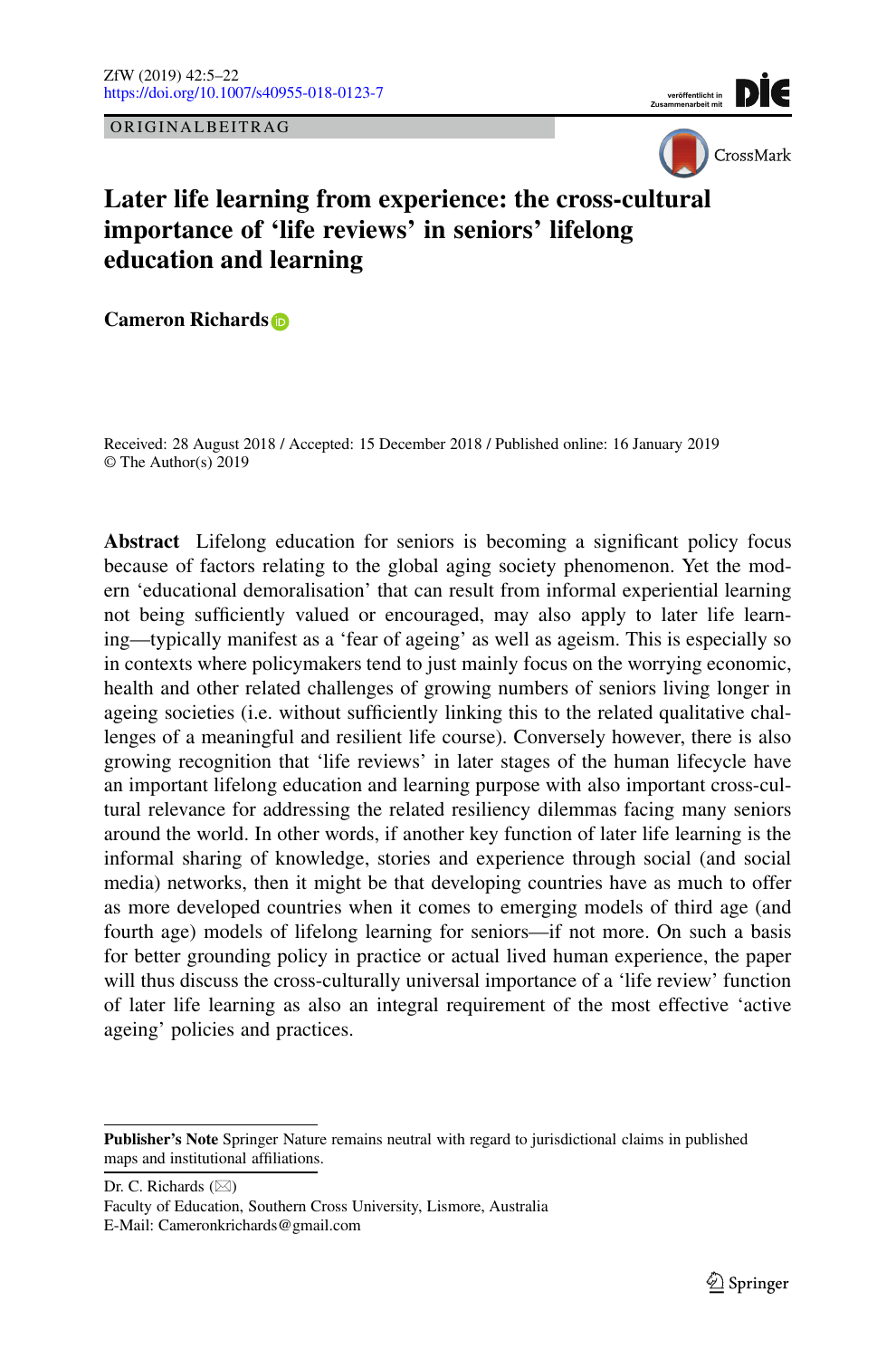**Keywords** Later life learning · Ageing society policy · Active aging · Informal education · Life reviews · Lifecycle completion

## **Lernen aus Erfahrung. Die interkulturelle Bedeutung von Lebensrückblicken für Lernprozesse von älteren Menschen**

**Zusammenfassung** Lebenslanges Lernen für ältere Menschen gerät im Kontext eines globalen demographischen Wandels zunehmend in den Fokus der Politik. Dennoch führt eine gesellschaftliche Geringschätzung informellen und experimentellen Lernens zu einer Demoralisierung in Bezug auf Lernaktivitäten, die sich auch als Angst vor dem Altern manifestiert. Dies ist umso mehr der Fall, wenn die Politik hauptsächlich auf die negativen ökonomischen und gesundheitlichen Auswirkungen alternder Gesellschaften fokussiert, ohne dies hinreichend an ein sinnvolles und qualitatives Leben rückzukoppeln. Andererseits wird zunehmend erkannt, welchen Wert "Lebensrückblicke" im höheren Alter für Lern- und Bildungsprozesse haben können, insbesondere dann, wenn es um kulturelle Unterschiede geht, von denen sich auf Resilienz-Erfahrungen abheben lässt. So ist auch in den Blick zu nehmen, dass der informelle Austausch von Lebensgeschichten, -erfahrungen und -modellen u.a. über soziale Medien und soziale Netzwerke auch Menschen aus Schwellen- und Entwicklungsländern einschließen sollte. Dieser Beitrag diskutiert den universellen Wert solcher Lebensrückblicke in Lernprozessen im höheren Alter für die Politik und Praxis aktiven Alterns.

**Schlüsselwörter** Lernen im höheren Alter · Alternde Gesellschaften · Aktives Altern · Informelles Lernen · Lebensrückblick

## **1 Introduction: ageing societies and later life learning at the global cross-roads**

*At nearly 80, with a scattering of medical and surgical problems, none disabling, I feel glad to be alive ... I do not think of old age an ever grimmer time that one must endure and make the best of, but as a time of leisure and freedom, freed from the factitious urgencies of earlier days, free to explore whatever I wish, and to bind the thoughts and feelings of a lifetime together* (our emphasis).

Oliver Sacks, *The joy of old age, New York Times Sunday Review*, July 6, 2013

The ageing society effect has been a key influence on emerging lifelong education policies globally. This has especially been so in developed countries (Aleandri and Refrigeri [2013\)](#page-15-0), but also includes many developing societies or emerging economies (UNESCO [2016\)](#page-16-0). Just as an ageing population has influenced the European Union's lifelong learning policy (and related policies such as the Bologna Process), likewise in countries like Japan and Korea as well as Australia and the US. However, many emerging economies and 'developing societies' (ranging from China and India to Thailand and Uruguay)—have also been impacted by the 'ageing society' global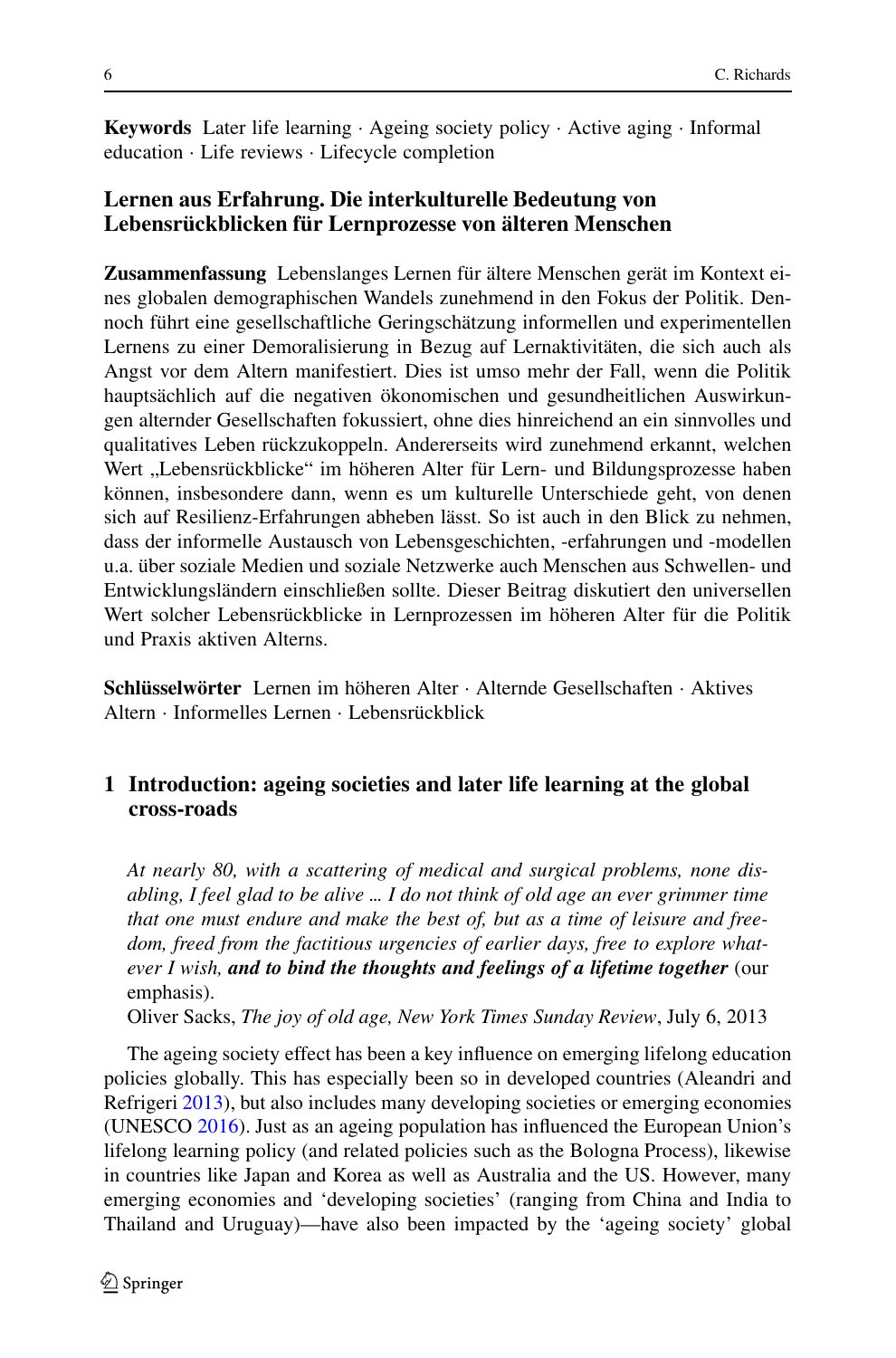imperative and the distinct if related 'longevity effect' (Scott [2018\)](#page-16-1). The 2002 World Health Organisation (WHO [2002\)](#page-17-0) *Ageing society: A policy framework* was conceived to alert the world to a demographic timebomb (Cf. also WHO [2011\)](#page-17-1). Whilst this does have particular application to the developing world, general population ageing is actually taking place up to three times more quickly in developed nations typically lacking in equivalent institutional support systems for seniors.

That 'active ageing' may also be a mode of 'active learning' is indicated by how non-formal as well as informal third age learning has been a priority of the UNESCO Institute of Lifelong Learning [\(2016\)](#page-16-0). Perhaps more consistent with the French rather than British model of the University of Third age (U3A) (Formosa [2014\)](#page-15-1), the European Union's 'lifelong learning for all' policy aspiration (which initially deployed a 'lifecycle' rationale) appears to have developed as a 'neoliberal' ideology with even seniors lifelong learning still often referenced by notions of employability also linked to formal education institutions (Volles [2016\)](#page-17-2). In contrast China's 'universities for the elderly' perhaps exemplify more the general global tendency to interpret 'active ageing' in ad hoc terms as just keeping the elderly occupied or entertained in their retirement—with 'third age learning' thus often associated with ad hoc courses of interest in community colleges, geriatric clubs, seniors centres, and related groups or activities (The longevity network, 18th July, 2017).

The typical activities or classes of U3A and related later life education models are often referred to as 'gerogogic' or even 'eldergogic' teaching and learning (e. g. Formosa [2012\)](#page-15-2). This is in contrast to how the concept of pedagogy generally refers to a typical teacher-centred approach in formal education. Gerogogy thus overlaps with the notion of andragogy in adult and continuing education to refer to a more interactive approach to learners with extensive life experience already. It is typically more informal, often involves collaborative peer learning, and also views the teacher-student relation as inherently reversible. Most of all it emphases how effective learning is or should be intrinsically motivated and grounded as much in selfreflections on lifecycle stages of change as in direct and active lifelong experience.

The need for a more integrated framework for appreciating as well as practicing seniors' lifelong education and learning is perhaps typified by how both 'health and fitness' (especially in urban or developed contexts) and traditional 'arts and crafts' dominate (especially in rural or developing country contexts) typically tend to be the more popular activities or courses for seniors (Richards et al. [in press\)](#page-16-2). But how to respond to criticism (often from local fitness clubs or cultural associations) that such activities and courses may not be really 'learning'? We think the answer lies in how a closer inspection of many U3A curriculum offerings revealed to us indicators of a more integrated rationale of informal and non-formal learning than just physical activity or entertainment for its own sake (Ratana-Ubol and Richards [2016\)](#page-16-3). This reflects how although his work is associated with 'active learning' models in formal education, John Dewey [\(1999](#page-15-3) [1938]) really took a wider view that informal experience is the key to learning—and 'life itself' the ultimate mode of human education. This is also why we focus below on how it might be argued that the 'life review' function is or should be a key focus of later life learning—also going hand in hand with 'personal interest' activities including health, fitness and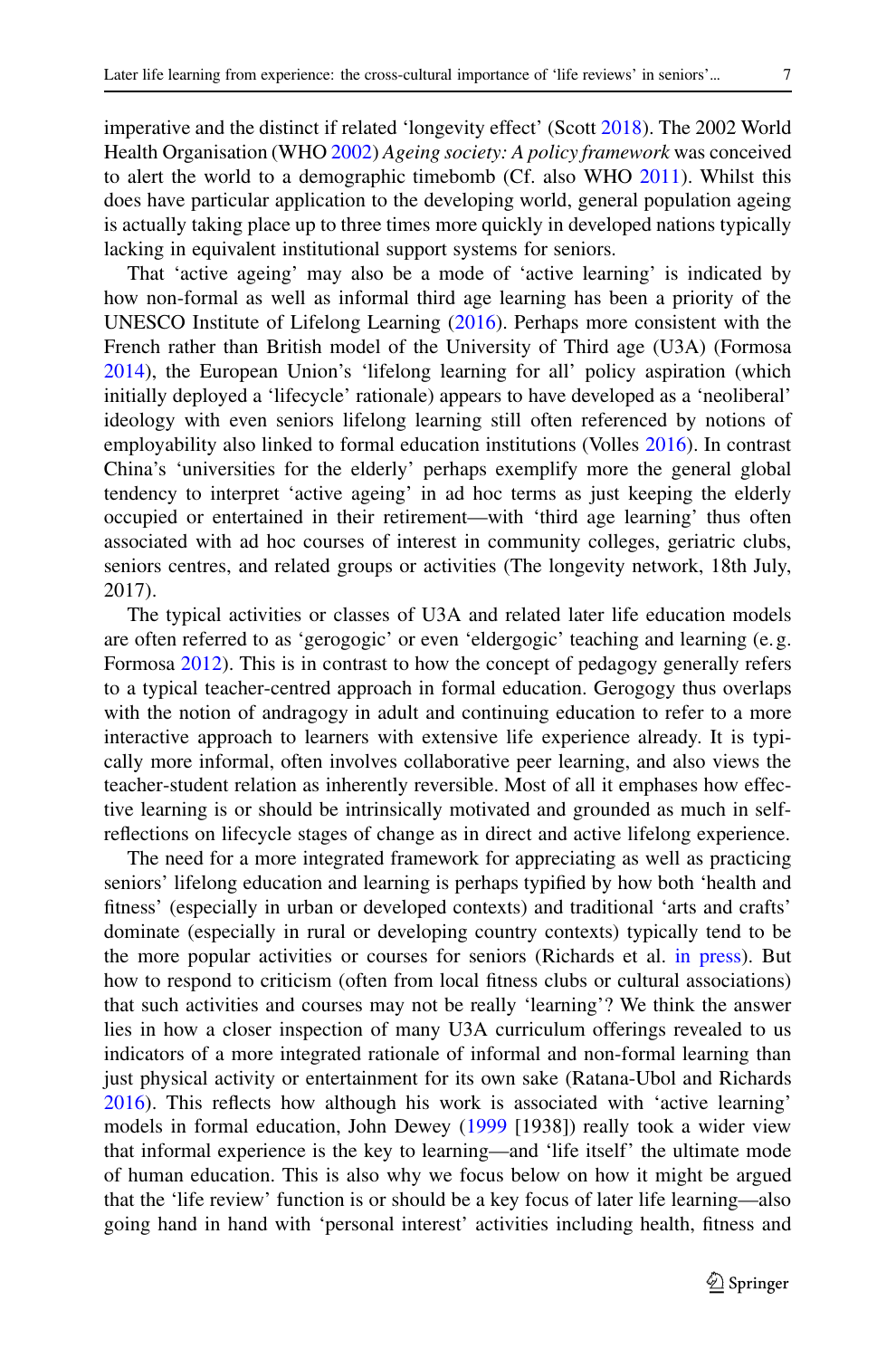cultural activities. In other words, if policy frameworks are really serious about active ageing as a prescription for the ageing society effect, then the concept of later life learning needs to somehow involve the harnessing of knowledge about and interest in the lifelong experience of any and all seniors.

Thus, in this paper we propose to focus on further clarifying as well as exploring a more integrated and optimal (and also optimistic) notion of later life learning still informally grounded in lifelong experience—one that also might provide an antidote to the fear of ageing and the often depressing modern narrative of 'formal educationwork/family-retirement-just-waiting-to-die' (Richards [2018\)](#page-16-4). The first part of the paper will consider how this dominant modern narrative of the human life cycle is associated with a typical 'demoralization' of modern education and society that is further linked to a devaluation of the traditionally-respected life experience of seniors as community or tribal elders. The second part will discuss what may be referred to as the particularly important 'life review' function of an integrated approach to later life learning. A third part will further discuss a cross-culturally universal view of this as a significant focus for recovering the importance of informal experiential learning across the human life-cycle that becomes more relevant than ever in third age and fourth age stages of later life learning.

#### **2 The link between modern educational demoralization and a related social devaluation of seniors or their lifecycle experience**

In many traditional societies seniors (including those retired and elderly) and their lifelong experience are typically respected within local community contexts. Therefore, it should not be surprising that growing rates of anxiety and depression afflict seniors in a modern predominantly urban society where many people lose touch with their cultural traditions, local community and even family network (as well as childhood dreams and aspirations). As indicated, the modern lifecycle narrative tends to view retired people as having no further social purpose beyond work and raising the nuclear family, and to be somewhat of a burden on society as they wait to die. Therefore, it's not just social isolation as well as physical ill-health which are the key sources of depression in the elderly, but also a lack of meaning and purpose (e. g. Boyle et al. [2010\)](#page-15-4).

Moreover, it might be reasonably argued that devaluation of life experience (especially that of seniors) in modern societies is linked to the thesis that the loss of either connection to or faith in the human lived experience is the basis for the educational demoralization of modern society as well as its formal education systems. Ecclestone [\(2004\)](#page-15-5) has insightfully argued that a general disconnection with applied as well as lived experience is a key reason why modern formal education is increasingly suffering from a condition of 'demoralisation'—one that not only affects society but itself is symptomatic of 'a wider modern cultural malaise'. As she has further suggested (Ecclestone and Hayes [2009\)](#page-15-6), the effective loss of a sustainable link to lived experience produces models of self which are 'diminished' as well as disillusioned: "A diminished human subject finds exposure to uncertainty and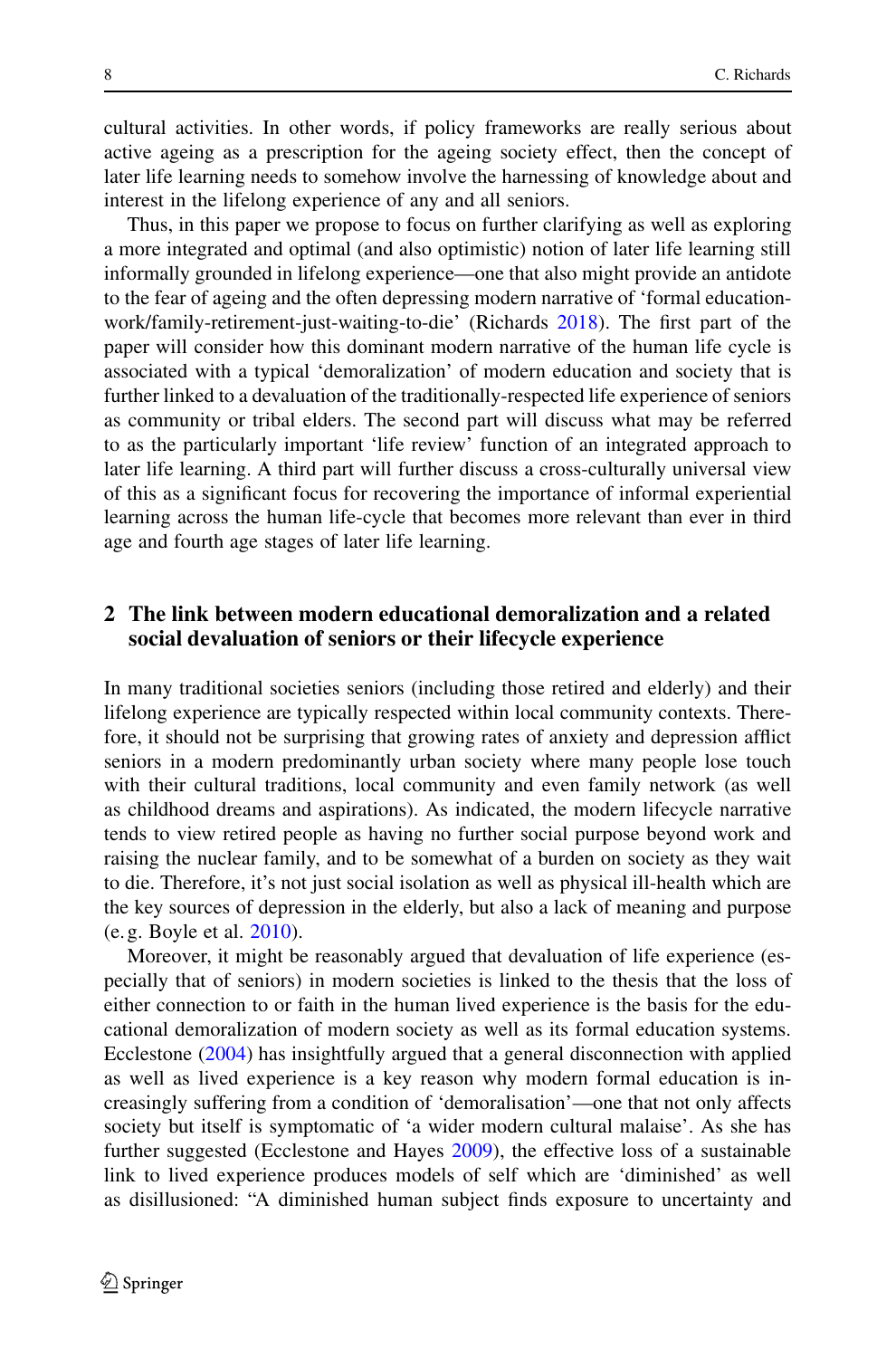adversity, including disappointment, despair and conflict simultaneously threatening to 'the integrity of the self' and inhibiting of it" (p. xi).

This modern passivity involving a loss of self-confidence as well as trust in others should be distinguished from notions of 'fatalism' often attributed to some nonwestern societies and non-individualistic cultural traditions. A relevant framework is needed to restore confidence in the essential learning process of converting lifelong (macro) as well as direct (micro) experience into resilient living and sustainable knowledge (Bernard [2004\)](#page-15-7). This is to the extent that learning might be defined as the indirect as well as direct (i. e. informal reflection on experience as well as formally taught content) translation and possible transformation of various modes of experience into knowledge, understanding, and regular practice.

In this way the *quality of life* (the essential 'whole' of lived experience) as a regular as well as culminating perspective at the macro level of human knowledge might be better recognised as inevitably linked to the *quality of direct experience experience* involving an active mode of informal learning at a micro level. It is in terms of the common focus on addressing and trying to solve problems that both action learning/inquiry/knowledge-building models (as the basis of 'stories' of learning or problem-solving) and explicit story structures (typically as forms of *virtual* action learning cycles exemplified by the concept of 'thought experiments') might begin to be recognized as alternately micro and macro cycles of informal lifelong learning. Direct human experience involves both *receptive* and *active* (impression vs. expression, listening vs. speaking, reading vs. writing, etc.) modes of learning possibility at every stage of the human lifecycle. In this way the informal experiential learning process available to every person in the varying degrees of every cultural context represents a convergent foundation also of all modes of education including the nonformal and formal.

Kolb [\(1984\)](#page-16-5) developed his learning cycle model of experiential learning to depict the optimal process of how active learners are able to transform direct or even indirect experience (and also the secondary-level 'experiencing' of awareness and also reflection *in* and *on* experience) into forms of human knowledge embracing both theory and practice From this different perspective, formal notions of education tend to reinforce what are generally recognized as *surface* modes of learning compared with the *deeper* learning processes of progressive *experiential, action, reflective practice*, and *integrated* (or *transformative*) modes of an informal learning cycle grounded in (or embodied by) experience—that is, where cognitive and social aspects of learning are grounded in related processes of understanding, synthesis, and transferable application (e. g. Marton and Säljö, [1997\)](#page-16-6).

As well as viewing learning and education as a continuum (i. e. education as ba-sically 'assisted learning'), Alan Rogers' [\(2004\)](#page-16-7) integrated lifelong learning framework also identifies informal learning from experience as the foundation of formal as well as non-formal education. To put this another way, from the point of view of every individual lifecycle grounded in the informal learning opportunities of lived experience, learning is a lifelong process involving informal, formal and non-formal modes of learning generally corresponding to unstructured, semis-structured, and structured activities and processes. In short, human experience goes beyond the behavioral reinforcement of a merely 'animal' stimulus response to experience to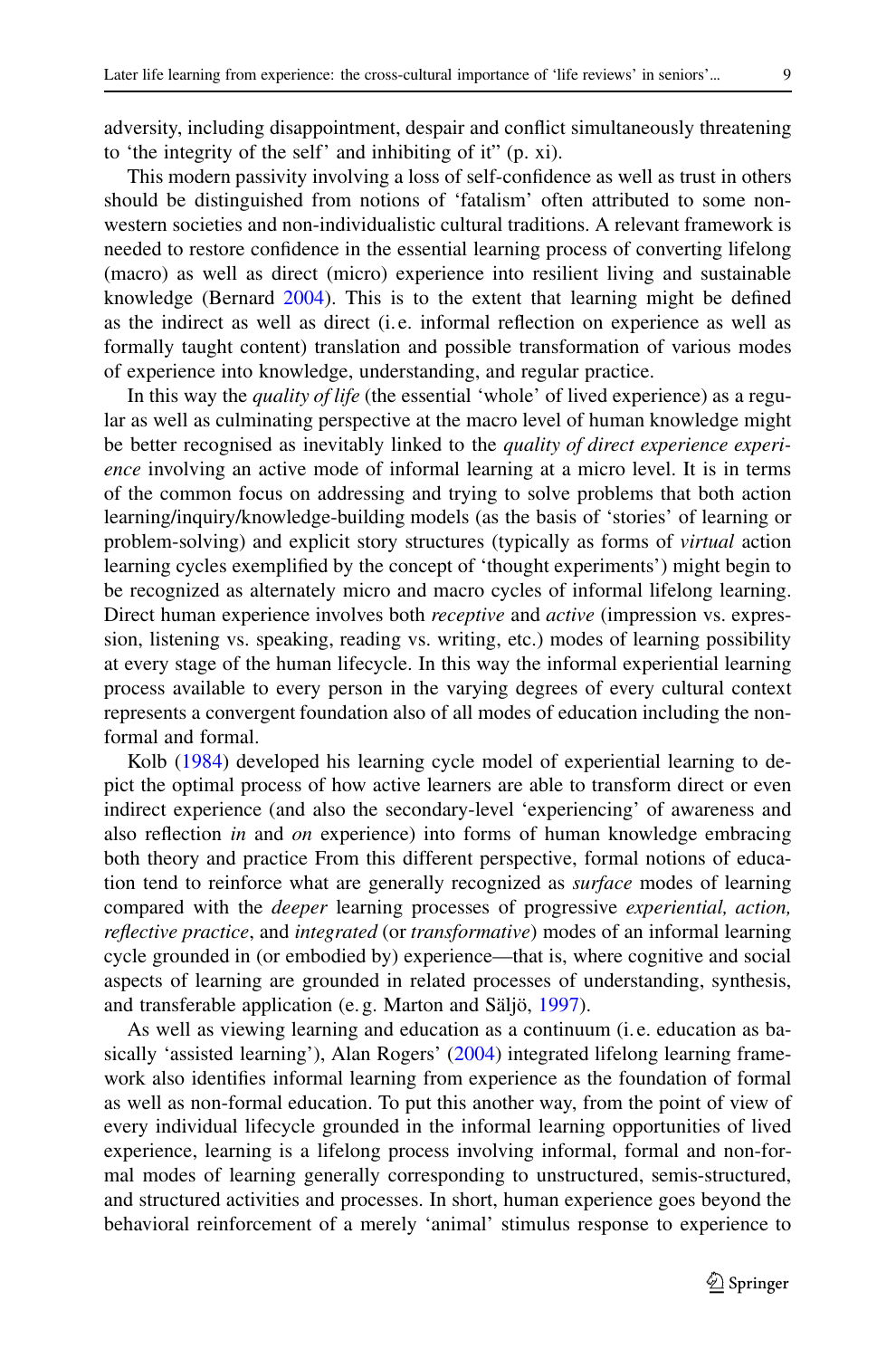involve constructive cognitive and social processes of learning transformation. This frames learner development not just in infancy and youth but all through life.

As Rogers [\(2005\)](#page-16-8) further suggests, in many developing countries such as Thailand there is a strong non-formal education tradition in part for cultural reasons and in part because of a past need to supplement formal education opportunities in many rural and 'less developed' areas. In other words, in many more traditional or 'less modernized' non-Western societies the concept of lifelong learning is often viewed somewhat differently than in either Western or more highly developed (e. g. OECD countries). As we have discussed elsewhere in relation to the example of Thailand (Richards et al. [in press\)](#page-16-2), this is a perspective more inclined to take an integrated or spectrum view of the distinct formal, non-formal and also informal or experiential modes of learning. In such a view the concept of lifelong learning is actually nothing new in a generic sense of the term. Basically it is the process of people still 'striving' whilst 'surviving'—adjusting to change, trying to develop themselves, aspiring to give their children better opportunities in life, and still holding to the cultural framing of the lifecycle stages of human development and lifelong learning.

As we also discuss elsewhere (e. g. Ratana-Ubol and Richards [2016\)](#page-16-3), a closer inspection of U3A and related later life learning courses in international and crosscultural contexts reveals some interesting convergences which correspond to the three basic tiers of Maslow's [\(1973\)](#page-16-9) hierarchy of human needs. These are physical needs, social needs, and various higher-order modes of self-actualisation as well as psychological need (including intellectual, cultural, wisdom studies and even 'spiritual' interests)—so also including both the related short-hands of '*physical, social, cognitive* modes' and '*body, mind* and *spirit*'. For instance, as discussed above, courses which promote physical health and fitness are typically of primary interest for many, followed by survival skills for a globally changing social context (including financial and digital literacies), and then also different kinds of learning courses for intellectual, cultural and other modes of 'psychological' health and stimulation (e. g. history, cultural knowledge, and learning a new language).

There are thus arguably related *economic, leisure* and *wisdom* justifications for later life learning which together represent an integrated overall rationale (e. g. Thomas [2014\)](#page-16-10). In addition to the residual notion in some countries that lifelong learning for seniors might somehow instill competitive employability (even as general unemployment rates rise), there are at least the survival literacies for living in an increasingly digitized as well as global knowledge economy—hence the need for courses or related support in acquiring the various financial, information search and digital communication skills needed to access services as well as generally function in a fast-changing world. Although a leisure model of lifelong learning for seniors was linked to a brief golden age for retirees in affluent societies (until recent decades) when the end of work could also mean serial opportunities to enjoy travel and other aspects of 'the good life', it remains still important for more substantial reasons. As Laslett [\(1996\)](#page-16-11) proposed, retired seniors should not just wait to die after retiring from work but seek to take up opportunities for new experiences, new knowledge and new friends—as epitomized by the Australian 'grey nomad phenomenon' (Calma et al. [2018\)](#page-15-8) to generally live life as an 'adventure' like a traveler.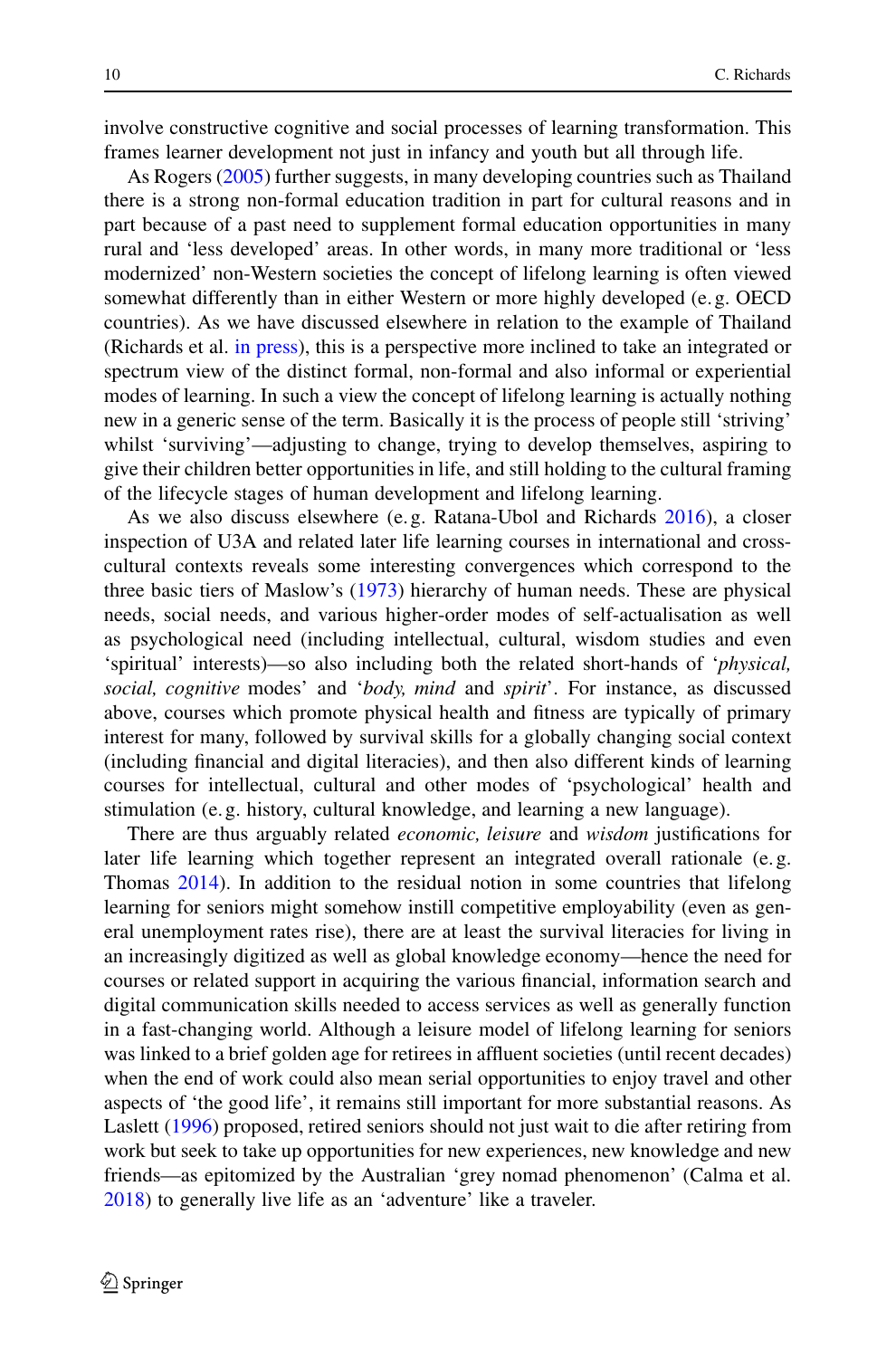In this way, similar notions such as John McLeish's [\(1976\)](#page-16-12) concept of 'Ulyssean living in later life' could also mean self-exploration as well as proactive life engagement with a diverse and changing world. A leisure rationale could therefore merge or develop into the wisdom justification discussed further in the next section. This is a justification more familiar to traditional societies with long traditions of respecting elders for their experience. For instance, the Hindu sadhus of India and Taoist sages of China exemplify traditional options for also for older people in those countries to pursue various options for later life learning as matters of interest, health, collective knowledge and/or spiritual practice (Plotkin [2006\)](#page-16-13).

## **3 The life review function in later life learning: recovering the importance of informal lifelong learning from lived human experience**

With the increasing breakdown in the modern age of the conventional school-work/ family-retirement life trajectory (Field et al. [2013\)](#page-15-9), the growing importance of 'active later life learning' for good mental as well as physical health in ageing societies is also becoming become transferable to every individual and society. As mentioned, all this further reinforces the notion that lifelong education is the relevant larger framework for recognising the importance of lifelong informal or experiential learning as inevitably also the basis of formal and non-formal domains of education—as well as any reflection on or appreciation of the overall quality of any and every human life. The natural or experiential foundation for this is how the human lifecycle has psychological and cognitive as well as biological imperatives of growth and maturation grounded in social as well as personal mediations of both external change or development and internal continuity. Just as the modern education narrative is mainly focused on external notions of identity and achievement, a developmental perspective recognises how the so-called mid-life crisis signals the transition to a stage in life where 'life reviews' provide an important key to an effective model of active later life learning—a model also cross-culturally relevant in a fast-changing, diverse and increasingly 'workless' world.

As indicated in his last book *Lifecycle Completed*, Erik Erikson the author of one of the most influential models of human development and its key transitions reframed this in terms of a lifecycle model to better appreciate how humans can or should better address the later life 'mortality crisis'. In his revised model, this can or should involve a process of 'lifecycle completion' that in many ways resembles Tornstam's [\(2005\)](#page-16-14) related notion of 'gerotranscendence'—a view of later life ageing as a development process more internally aligned towards realisable senses of maturity, life-satisfaction and even wisdom. As epitomized by the Oliver Sacks quote above, Erikson's notion of lifecycle completion reframes his later life psychosocial crisis stage of *integrity vs. despair.* Starting with the so-called mid-life crisis (and not with retirement from work *per se*) the second half of human life experience is viewed in terms of a transition to an 'inward arc' culminating in the acceptance of the inevitable stage of death. As Erikson himself put it in this his last work, 'there gradually arises a *most critical mid-life factor*, namely, the evidence of a narrowing of choices by conditions irreversibly chosen—by fate or by oneself' (Erikson [1998,](#page-15-10)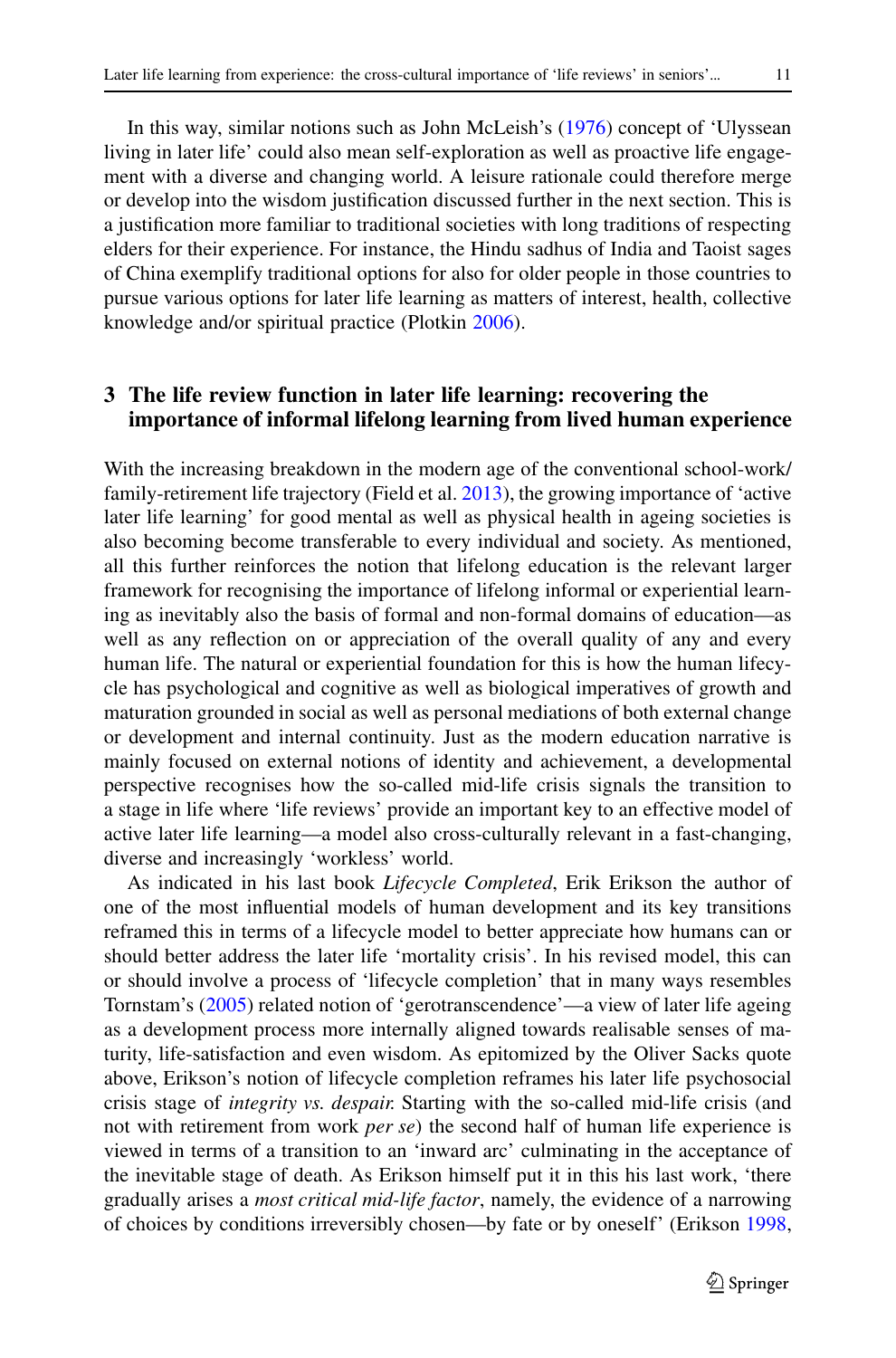p. 79) [our emphasis]. From a cyclic perspective, mention of a transition from an *outward arc* of the lifecycle from birth to develop a stable adult identity is usefully contrasted with what may be rather viewed as an 'inward arc' of self-referenced reflectiveness, personal development and integrated knowledge-building.

This later but arguably the primary process arc of human development no longer focuses on youthful ambitions and externals, yet is rather concerned now with the inner story of the overall lifecycle process and its diverse and changing perspectives as people age with experience. Erikson's earlier 'ego integrity' lens for viewing human aging is now reframed in terms of a later stage and process of self-knowledge development linked with culminating life perspectives of acceptance and equanimity. Such an adaptation of Erikson's model is consistent with Jung's model of four key life stages (*childhood, youth, maturity* and *old age*) which similarly invoked notions of the *four ages of life* influential in the West since ancient Greece as well as the *four seasons* metaphor of life course (also applied by Levinson [1978\)](#page-16-15) common in many traditional cultures (Kastenbaum [1993\)](#page-16-16). Plotkin's [\(2006\)](#page-16-13) impressive version (*childhood, adolescence, adulthood,* and *elderhood*) culminates in the two later life stages of 'the master in the grove of elders' (i. e. concerned with particular community contexts of local knowledge and wisdom) and 'the sage in the mountain cave' (focused rather on the universal appreciation of nature and its cycles).

In this way Erikson's revised lifecycle model became more aligned with other comparable 'depth psychology' models of development such as Carl Jung's concept of individuation, Eric Fromm's movement from a 'having' to 'being' life perspective, and especially Viktor Frankl's notion of the inner meaning of life potentially revealed at any age at a time of existential crisis (or brought on by what some refer to as 'critical incidents'). In effect the existential mid-life crisis or transition also involves a related transition from surface to deep learning modes of understanding ourselves, reviewing the influence of our social contexts and appreciating anew the universal processes of nature (i. e. aspects of Tornstam's model of embodied gerotranscendence). As Frankl [\(1999,](#page-15-11) p. 77) put it to explain how his positive model derived from his personal insights from the most terrible concentration camp experiences of WW2, 'we had to learn ourselves and, furthermore, we had to teach the despairing men, that *it did not really matter what we expected from life, but rather what life expected from us*' (our emphasis). This advice remains just as relevant for seniors around the world today.

In his timely book *Being Mortal* penitent surgeon Gawande [\(2014\)](#page-15-12) discusses how social change and scientific advances have transformed 'the processes of aging and dying into medical experiences' which tend to isolate, terrify and often deny people their basic dignity, any sense of enduring autonomy and basic quality of life. The book critiques a common dehumanizing approach to aged care in particular, the general lack of appropriate 'palliative care', and the ageing process more widely in modern societies. This is done in terms of a contrast with how traditional societies tend to maintain a greater respect for elders as custodians of local knowledge and tradition—and, at the same time, encourage a more intimate view of death as a natural process in the cycle of life. The experience of his own father's death helped Gawande to appreciate that an appropriate dignity and respect for impending death is needed more than ever. Such respect for the final stage of human life is still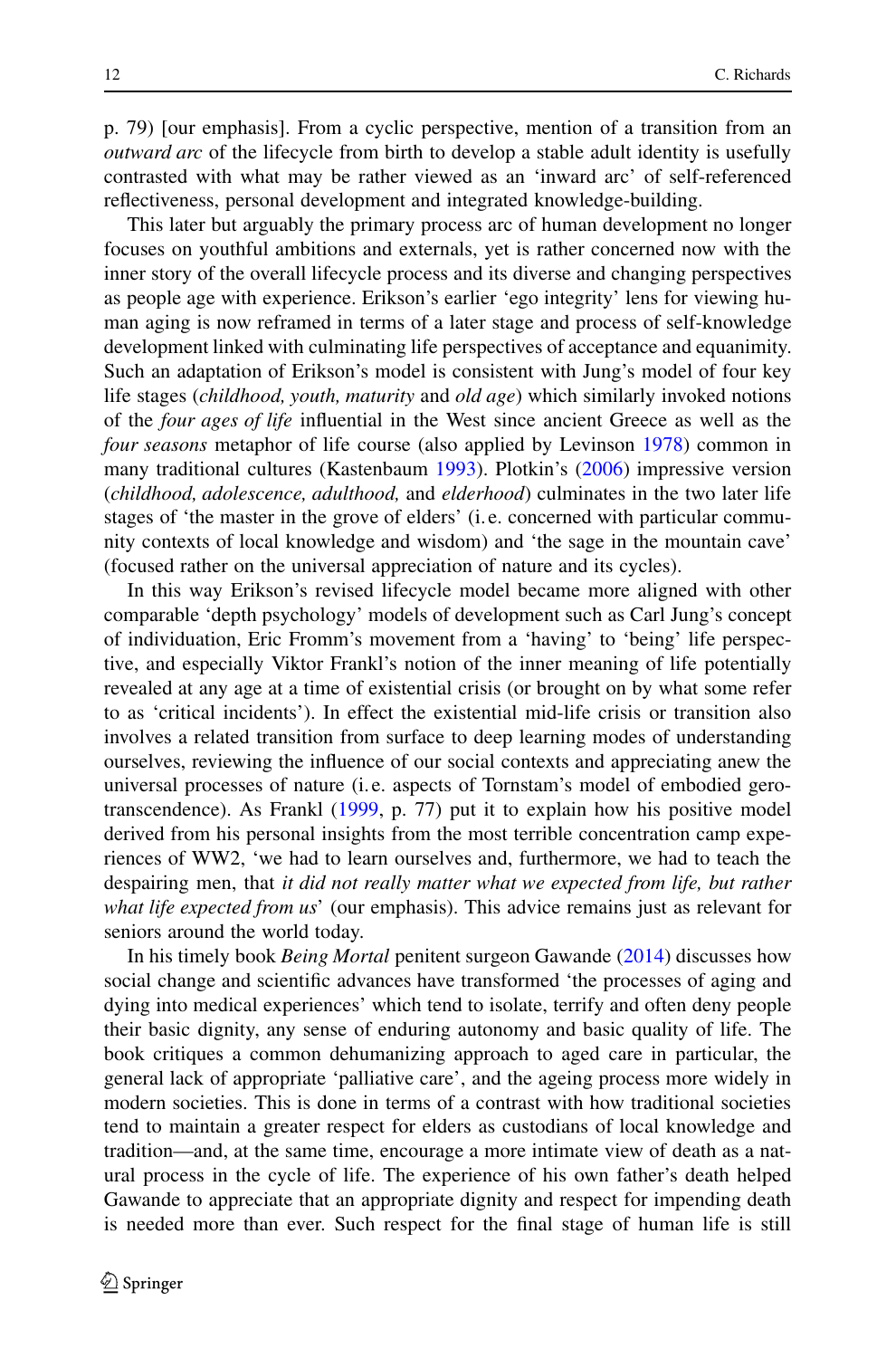increasingly uncommon as modern society seeks to isolate, medicalise and strictly regulate end-of-life care often ignoring the basic psychological, social, and also lifelong learning needs of all seniors. In this way Gawande goes on in the book to make a passionate defense of the right of everyone to not only have a 'good death but a good life to the very end' (p. 245).

Life review' is an important informal lifelong learning focus all through life in the sense that from time to time everyone might be benefit from reflective and mindful self-awareness beyond the present to include the past and also future (Hyland [2011\)](#page-16-17). However, it has a special application for *later life learning* such that we might more accurately refer to the pivotal importance for all of a *culminating* life review. The exemplary concept of a 'structured life review' outlined by Haight and Haight [\(2007\)](#page-16-18) is a particular model which applies the Erikson developmental framework to interpret Butler's [\(1963\)](#page-15-13) related model of therapeutic reminiscence.

Birren and Cochran's [\(2001\)](#page-15-14) *guided autobiography* is another significant related model. It generally encourages seniors to recall and share 'life stories' as an alternately personal and social basis for promoting mental health as well as personal enrichment and general enjoyment and satisfaction. But are life reviews simply therapy or can they be a mode of lifelong learning? Haber [\(2006\)](#page-16-19) has addressed this question to affirm a key function of seniors' lifelong education and learning. He rightly proposes that "life review conducted for educational purposes can teach or inform others, pass on knowledge and experience to a new generation, or enhance understanding of one's own life" (p. 155). Likewise, Valliant [\(2002\)](#page-17-3) has usefully proposed the following rationale for seniors lifelong learning: 'gusto for education in late life is highly correlated with psychological health'. This assertion was linked to a related observation that many senior lifelong learners are able to recover a 'childlike wonder in life and nature'—that is, a renewed capacity for 'learning to learn again' as well as an appreciation and acceptance of the processes of decay, death, and rebirth in nature.

The original popularizer of the life review concept Butler [\(1963\)](#page-15-13) did apply an alternately therapeutic and educational view of the process of reminiscence or the remembering of past life events. He recognised that the process entailed two main benefits which are also relevant to a lifelong learning outcome of emergent gerotranscendence or culminating wisdom. The first is that the life review process encourages the attitude of 'letting go' as a basis for achieving an inner resolution to past memories of negative influences or bad experiences—including instances of regret, resentment, guilt, and loss. In this way one might achieve or recover a sense of equanimity applied with patience through an associated awareness of how past events or past projections of an ideal future (i. e. a reality-rhetoric gap) may have continued to affect one's life course and development.

The other key function of a life review process is to help achieve a renewed appreciation of life accomplishments—especially in relation to the key lifecycle stages. This can further assist to recover, appreciate and even celebrate more positive memories and intimate connections (especially with family and friends) from the past. Thus, as Haight & Haight have further pointed out, some related benefits of the life review process may on one hand include the reduction or eradication of depression, the overcoming of senses of loneliness or isolation, and the resolution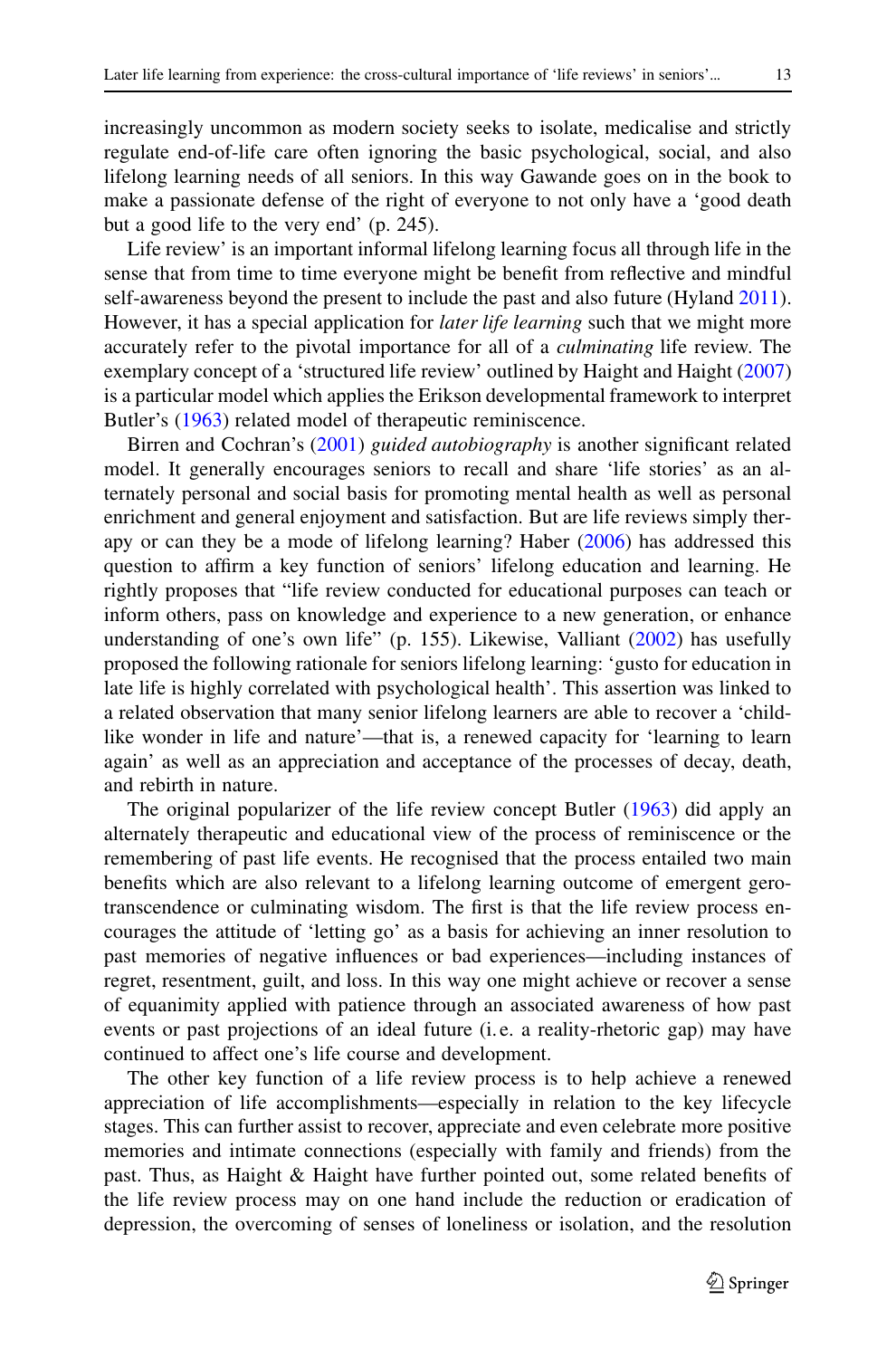of past traumas—and on the other, improved links to family and friends, greater self-acceptance, and an enhanced sense of life satisfaction. Even 'active dreaming' techniques (Moss [2010\)](#page-16-20) can be applied as part of this process. Linked to palliative care for dying seniors, culminating life reviews may assist with a peaceful and even tranquil acceptance of mortality and impending death. As Hammond [\(2004,](#page-16-21) p. 502) has found from fieldwork evidence, participation in lifelong learning has even been found to also help mitigate 'the onset and progression of chronic illness and disability'.

In sum then, a key lifecycle awareness function of life reviews is needed to help people achieve a more 'balanced' self-evaluation and also self-perception. This can take place as a related process of correcting or at least balancing unfair negative self-images or a selective and exaggerated focus on bad memories. As a mode of experiential learning this may involve the generic lifelong learning challenge and purpose of reflective evaluation *in* and *on* experience—exemplified by a learning cycle development to strike a 'constructive evaluation' balance. This is also a balance between the passivity-inducing approach of overly negative or mistakes-focused criticism (i. e. typical of the general assessment strategy of modern formal education) and also the opposite tendency to uncritical positivity or inflated self-esteem—which may also set people up for negative self-fulfilling prophecies of failure or inadequacy. This corresponds to the related 'opposite errors' identified by Donald Schon [\(1983\)](#page-16-22) of 'doing without thinking' and 'thinking without doing'.

Also exemplifying the distinction between surface and deep lifelong learning, Butler linked life reviews with a process of positive thinking to overcome an ostensible sense of *disengagement* with life and society. This negative process is typically associated with a loss of interest in living, a growing sense of boredom, a sense of meaninglessness, and a fragmented or disconnected view of life in general as well as in relation to one's own life. He proposed that there was a deeper level of significance even beyond the obvious health benefits of a surface 'information' purpose of reminiscence to recall ad hoc positive and significant memories. He thus described an 'evaluative' and even 'obsessive' deep-learning purpose of reminiscence for life pattern recognition and meaning making which might serve to rather encourage and promote ongoing *continuity* and also *adaptation*. We suggest that this might be interpreted as the inner and self-organising axis of the individual life-cycle. In short then, as a learning strategy the *life review* process involves a key function of 'meaning making' grounded in the lifelong process of self-knowledge.

## **4 Life review stories and the cross-cultural importance of experiential learning for 'lifecycle completion'**

Viewing the ageing process and impending death (i. e. an immediate 'mortality crisis') in terms of a larger as well as foundational 'lifecycle completion' crisis, opportunity and transition involves aspects of experiential learning which exemplify a larger process of achieving optimal alignment between the past and future as well as an internal and external perspective on life. In related terms of optimizing the link between an organizing sense of self and the apparent 'fragments' of life roles,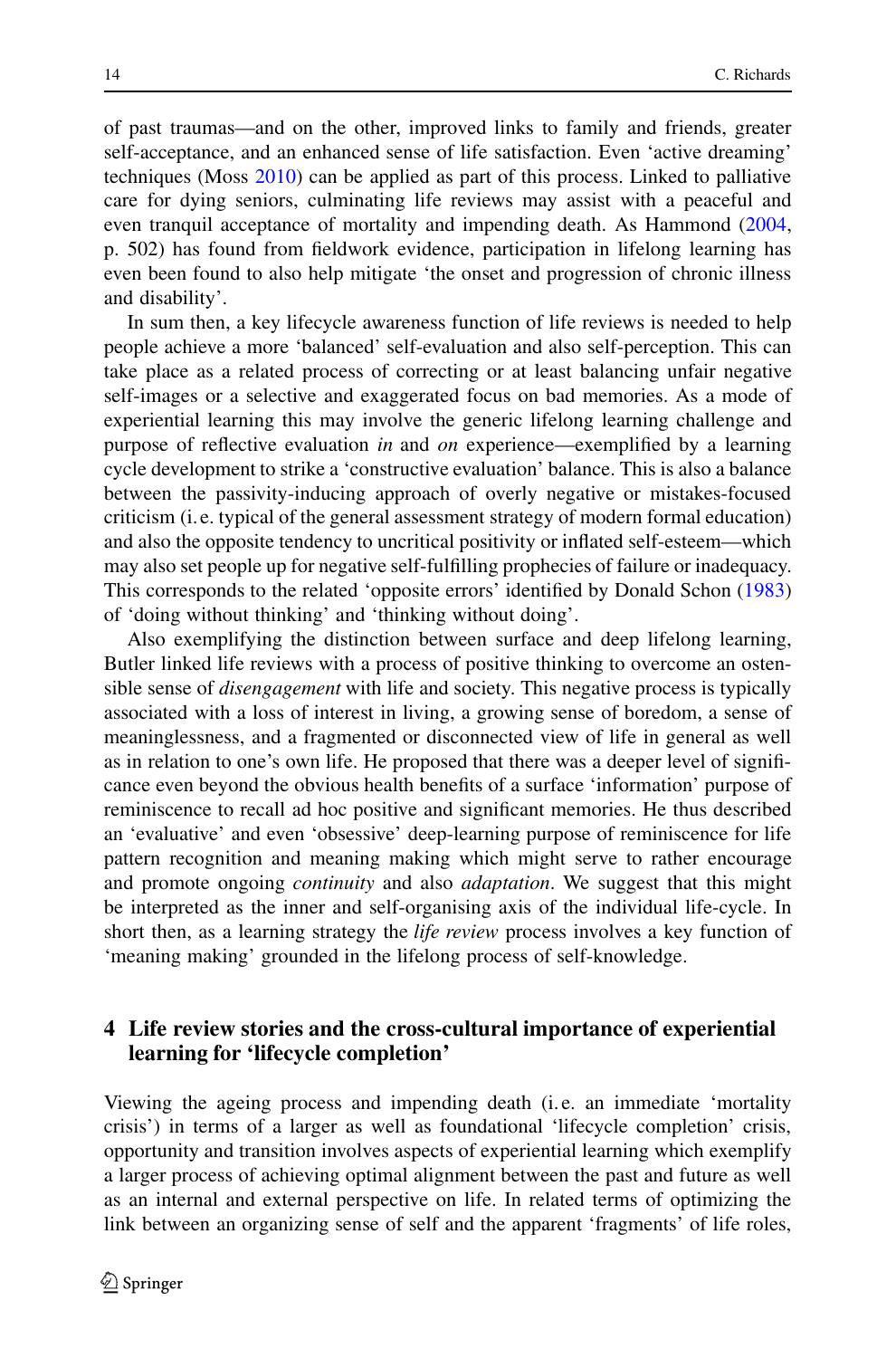experiences, and human connections, the great humanist philosopher Paul Ricoeur [\(2009\)](#page-16-23) has called this a process of actively 'living right up until death'.

In Ricoeur's [\(1976\)](#page-16-24) humanistic anthropology of 'the capable human being', the lifelong process of self-understanding ever involves virtual (e. g. thinking, writing and talking) as well as physical and social 'actions' which open up the world to an endlessly transformative 'surplus of meaning'. One key aspect is the learning as well as psychological process of coming to terms with or achieving acceptance of impending death. This also corresponds to the related imperative of a life review process to make sense of or reconcile as well as remember and appreciate a lifetime of memories, dreams and intentions as well as perceptions and interpretations. As Ricoeur [\(2004\)](#page-16-25) further outlines, the journey to better self-understanding at the personal as well as collective level inevitably takes places as a reciprocal relationship between *remembering* and *forgetting* navigated through ever-present tendencies for blocked, manipulated or even obligated memories. As a basis for appreciating anew the 'inner story' of how one has *survived and even thrived* despite the range of internal and external 'crises' faced throughout life, this process also represents a basis for the 'letting go' of limiting attachments, negative emotions, and any residual pretensions. It is on this basis that later life learning from experience involves a naturally affinity with what might be called wisdom studies.

The interplay between internal and external perspectives on life experience thus provides a framework for recalling and making renewed meaning in retrospect from diverse examples, instances, and stories to be shared with others and potentially passed on to a younger generation as relevant knowledge or even the wisdom of experience. The link between the life review process and the challenge of sustaining a viable sense of the meaning of life thus involves several levels. At the basic level, a life review process and model generally assists with framing the meaning or pattern of life as ongoing responses to a series of external events within the larger lifecycle context. On another level, this corresponds to an inner story linked rather to the underlying patterns of experience, behavior and self-understanding as a person either ages with 'maturity' or rather becomes 'lost'. This may be further appreciated or recognized in terms of particular cultural narratives and stereotypes or even archetypes—especially local or traditional variations of Joseph Campbell's 'hero with a thousand faces'. As Ricoeur [\(1991\)](#page-16-26) puts it, it is through the *narrative identity* interplay of external life stories (i. e. about experienced activities and perceptions) and internal lifecycle continuity that 'we learn to become *the narrator* and the hero *of our own story*' (p. 32). In terms of Erikson's concept of the lifecycle undergoing 'completion' it thus might also involve the inner arc or trajectory of self-knowledge development. Beyond this, as epitomized by related concepts such as gerotranscendence, it may involve a renewed appreciation of the wonder of life as well as the natural ageing rhythms and life-death process of nature (i. e. the great cycle of life) and beyond this to even more universal levels of insight.

Like Ricoeur, Gergen and Gergen [\(1988\)](#page-15-15) have distinguished between the diverse 'narratives of self' (identity 'fragments' externally reflected in particular social/ normative contexts or by particular groups) and singular notions of 'self narrative'. In turn, self narrative may involve wishful thinking or some kind of personal myth or fiction on one hand, or on the other have a coherence rather from the interaction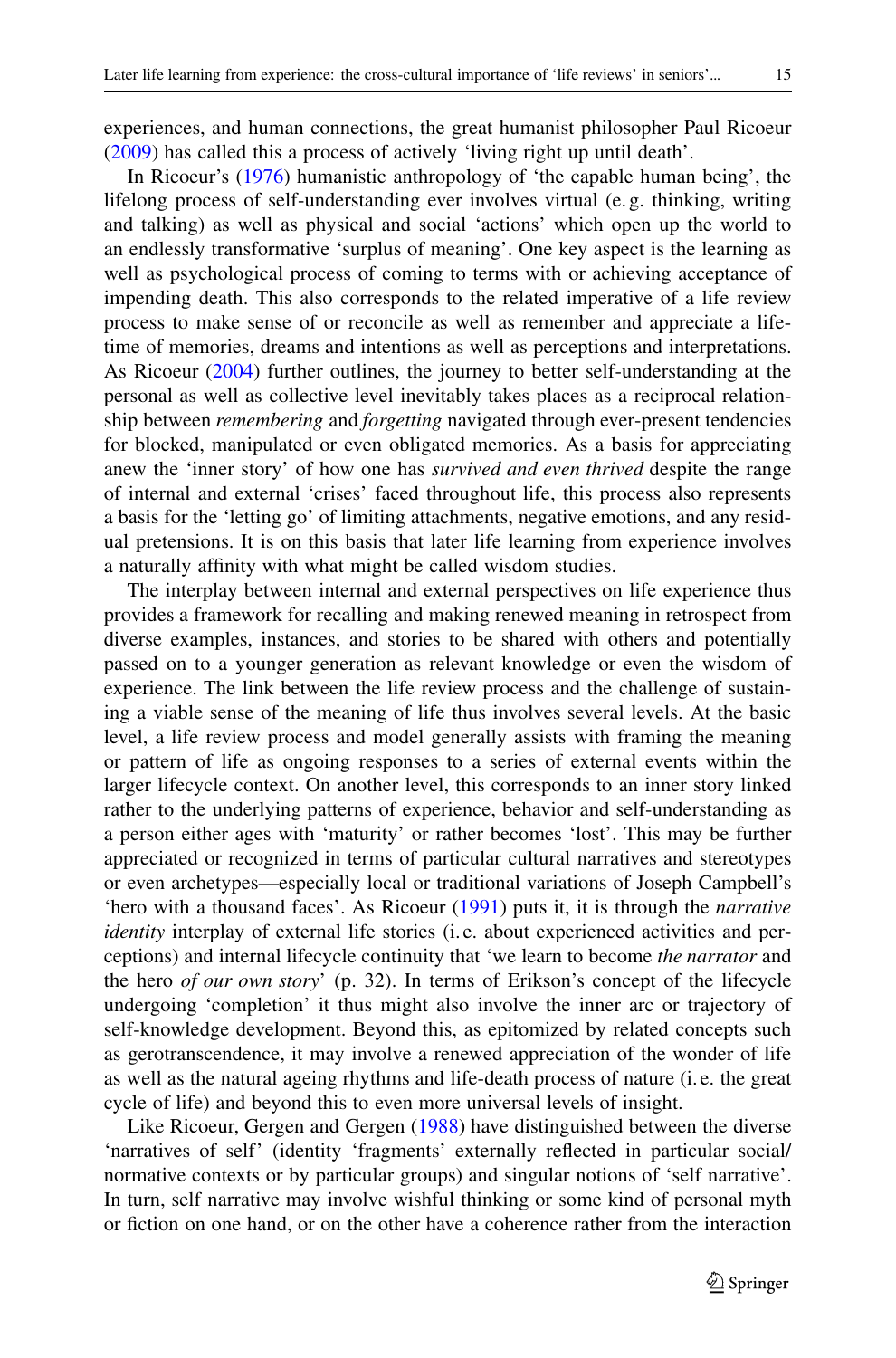between a particular lifecycle within a specific social or cultural context and the typical key stages of this. At the intersection of these interplays are several filters which may amplify or reinforce the stories of self: (a) particular social roles, values and stereotypes, (b) traditional myths or archetypal stories, and (c) even imaginative fictions of various kinds (realism, romance, tragedy, comedy, etc.). As Gergen and Gergen [\(1988\)](#page-15-15) point out, the later life narratives of self in modern western countries tend to be more pessimistic and regressive than many traditional (e. g. Asian) contexts (p. 30).

The notion of each individual as both the narrator and also potential 'hero' or active constructor of their own lifelong learning processes in relation to larger social and cultural contexts of knowledge is a useful metaphor for linking micro cycles of experiential learning and the macro domain of the overall lifecycle. The basic narrative structure of stories set primarily in time (development) or space (journey) with Campbell's [\(1990\)](#page-15-16) 'hero with a thousand faces' *monomyth* model of human stories across different ages and cultures of humanity. Thus, the structure of problem-solving in Campbell's monomyth model of stories (*separation, supreme ordeal/ initiation,* and *unification/return*) generally corresponds to that identified in the dramatic model of a 'three act' structure (setup/background, confrontation/crisis, and resolution). This is as well as related models such as Freytag's pyramid and Northrop Frye's 'four seasons' framework of romantic or heroic innocence confronting realistic experience as the basis also of additional tragi-comic or epic modes of social and life context.

Likewise, Turner [\(1996\)](#page-16-27) has outlined how the main function of ritual process in all traditional societies was ever typically linked to and framed by the 'rites of passage' (or lifecycle transitions in identity). In this view, the ritual process for lifecycle stages and related crises (especially the initiation of adolescents into adulthood) typically aims to achieve new knowledge or insights to transform either individual agents or their immediate community contexts as order is restored to the process of change and to states of either chaos or 'disequilibrium'. Turner also adapted to a modern context Van Gennep's description of the three-fold structure of the rites of passage as an amplification of the liminal situations of unique crises or problems encountered at both the individual and collective levels.

In relation to the constructive purposes of individual or even collective life reviews, it might be argued that the *basic story of the overall human lifecycle* is whether or to what extent a person has 'held it together' as they navigated the interplay of innate purposes and life ambitions in relation to specific and often changing situations. In this way, also, we have a comparatively universal basis for appreciating or self-evaluating and judging (a) that a *noble failure* can be greatly superior to merely 'playing it safe' or being risk-free in life, and (b) that an 'inner process' achievement of sustained integrity in any particular context (or what James Hillman calls emergent 'character development') may ultimately be more meaningful than any superficial identity or mere record of external and apparent achievement.

In this way Hillman [\(1999\)](#page-16-28) has argued that a crucial main function of 'later life'—generally ignored by modern society (and also by most psychological theories)—is the emergent ability to recognise of how 'character development' in alignment with 'lasting values' is or should be really a lifelong process. It is also a process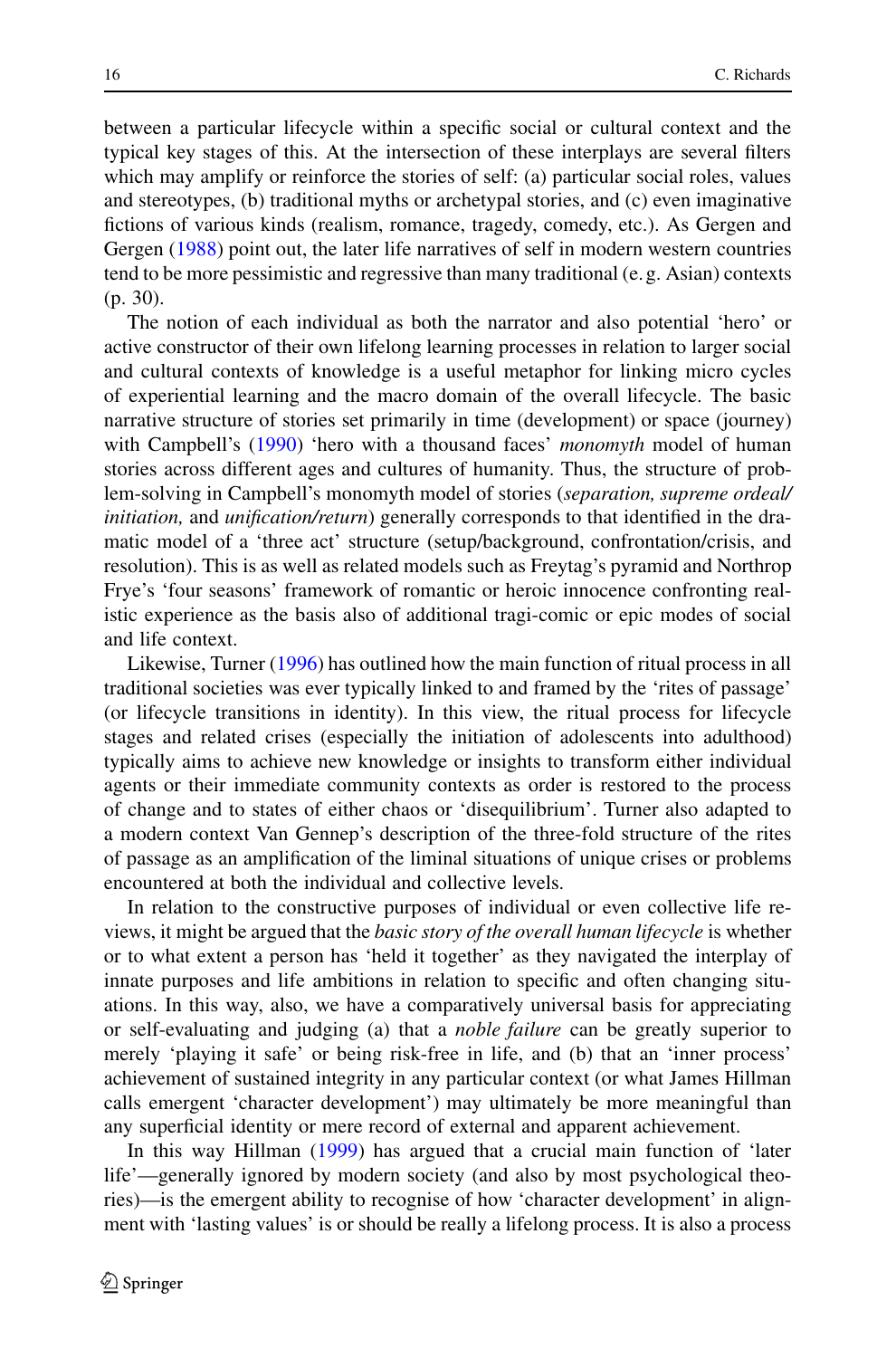aligned with the universally cross-cultural function of the lifecycle stage of 'elderhood' (i. e. the calling of all seniors to also be experienced 'elders' in their immediate society). Hillman used an acorn metaphor to define *character* as both a unique and typical structure of personality (not identity per se) that also has important, holistic, and culminating old age functions along the lines of Erikson's notion of a 'lifecycle completed'. In similar fashion Roszak [\(2009\)](#page-16-29) has argued that in an increasingly ruthless, materialistic and alienated 21st Century world, the 'wisdom of elders' can and should be seen as the richest resource (not just a burden) of any society and culture—with even the so-called 'baby boomers' having a responsibility to help global society become 'less materialistic and ambitious, more discriminating and compassionate'.

Later life learning has a significant social (as well as reflective) function and aspect. This includes both the diverse and various 'biographical stories' (including related 'identity fragments') and the organizing or lifecycle 'lived story' of each individual and also particular groups or communities. At the later life stage, the social function of the generally informal 'gerogogic' and 'educational gerontology' models of later life learning may encourage extracurricular discussion and chat (including in online communications or social media) involving memories of the past, projections about the future, or even present gossip. This may even involve some form of characteristic 'men's talk' or 'women's talk'—traditionally distinguished in terms of the former often more interested external action and the latter often more interested in an emotional perspective. But by and large at this stage all individuals who participate in typical later life learning activities or courses receive not just mixedgroup social affirmation to combat isolation but also sufficient reinforcement as well (i. e. audience and witness functions) of both individual and collective 'lived stories'. Naturally, certain activities like dance, music, gardening, cooking, types of exercise, arts and crafts, and other hobbies as well as the writing of memoirs and composing of family histories serve to tap into and even harness again individual and collective experiential traditions and memories.

Modern society has tended to ignore, dismiss, and be increasingly suspicious or uncertain about the relevance of knowledge and (especially traditional notions of wisdom) based on direct life experience and grounded both in the body and processes of nature. However, no-one should dismiss out-of-hand the power of the lifecycle wisdom of patience, equanimity and humility. This is especially so in a world where so many people are depressed by the past, anxious for the future, and increasingly 'rushing' around in the present effectively blind or lost—and where (as indicated earlier) the global education systems have tended to become demoralized and in a permanent crisis mode. The exemplary aspects of wisdom which correspond to the deep learning and knowledge-building outcomes of the key lifecycle crises (*foundational patience, emergent knowledge, a refined capacity for discrimination,* and *ultimate self-understanding*) have their correlates in many traditional cultures. For instance, the structural design of Buddhist stupas, statues, and related symbolic paintings likewise epitomize the life of the Buddha and the four stages of enlightenment and corresponding aspects of wisdom—typically beginning with 'equanimity' (Snodgrass [1991\)](#page-16-30).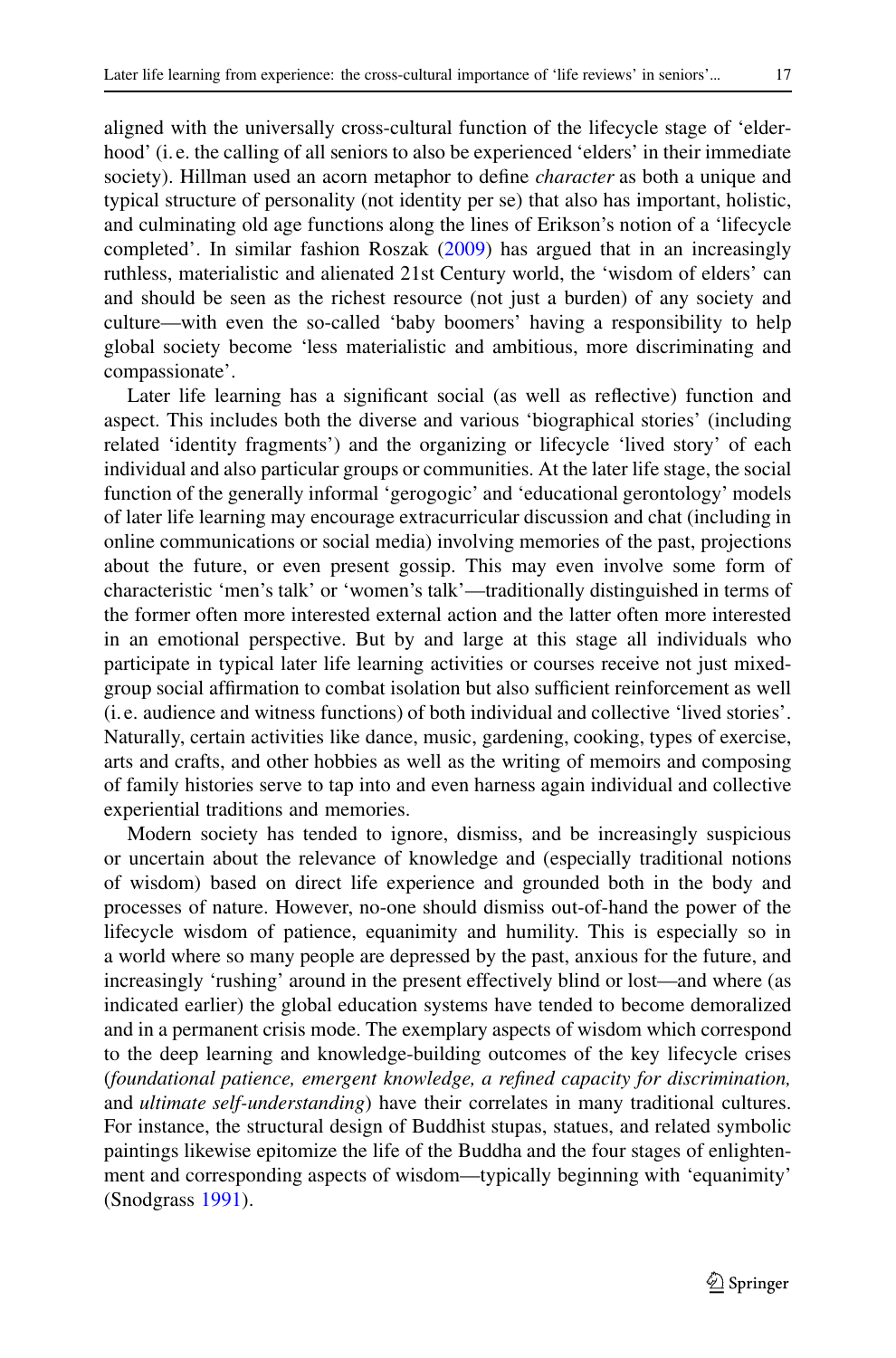Likewise, the well-known dictum of another great 'axial age thinker' Socrates— 'the examined life is worth living' exemplifies 'meaning of life' insights and the development of universal wisdom. Socrates' recognised that 'ignorance' (or an open mind) is ever the great human equalizer. Thus, his powerful and timelessly relevant inquiry model of the learning process was based on a related distinction between closed-mind or clever 'arrogant ignorance' on one hand, and on the other the openended humility of 'wise ignorance'. Likening himself to a 'mid-wife' who assists and encourage others to think for themselves, Socrates practiced dialogical techniques of both naïve and critical questioning for optimal knowledge-building which remain relevant today as a model of either formally teaching or rather informally encouraging and practicing lifelong learning (Gross [1991\)](#page-15-17). Just as he held that clever but close-minded people need humility to really develop progress, he saw that others rather need to be supported to achieve greater confidence in and awareness of their prior knowledge as well as future capacity (Richards [2010\)](#page-16-31). Hence, Socrates' elenchus method of focused inquiry still provides an exemplary contrast to dominant modern models of formal education learning as basically a transmission of information, skills and passive 'surface' modes of experience, learning, and development.

The discussion of the last stage above is not just relevant because of the growing problem of ageing societies and related issues such as health-care provision. There are also related 'lifelong education' grounds for challenging the modern schoolwork-retire-and-wait-to-die script—and with the new 'plastic brain' model (e. g. Guglielman [2012\)](#page-16-32), the associated negative self-fulfilling prophecy that older people lose the capacity to learn. More significantly the widespread dismissal and ignorance of the benefits of tacit as well as explicit knowledge grounded in lifelong experience represents a great untapped resource of knowledge and experience sorely needed by a world now in perpetual crisis and by societies suffering increasing policy, decision-making and general sustainability paralysis (Richards [2018\)](#page-16-4). However, perhaps the most important reason is that a 'lifecycle completion' framework for later life learning provides the crucial key for a new as well as recovered global perspective which recognizes that a lifecycle perspective is a solid foundation for an integrated model of future lifelong education. We have further explored the application of this framework in relation to the cross-cultural applications of an 'eight pillars of lifelong education model' (Richards [2017,](#page-16-33) [2018\)](#page-16-4) based on the four key stages of lifelong learning from lifecycle experience (i. e. childhood, adolescence, adulthood, and elderhood).

As Ricoeur (e. g. [2009\)](#page-16-23) has outlined, the functions of both 'self-knowledge' and 'genuine community' are not mutually exclusive but rather complementary aspirations. This might especially apply to a new paradigm of later life leaning in a modern society which has lost or largely forgotten traditional bonds and roles—as well as a basic respect for its seniors. The very acts of both privately recounting and socially sharing stories inevitably involves an additional and convergent function (identified by Ricoeur) of 'mutual recognition' in both the personal representation and the reception by others of culminating life review (and other) stories. In other words, reinventing and then spreading the word about the importance of later life learning also through the pivotal role of life reviews can help provide the kind of critical mass needed to rescue or recover a 21st Century paradigm of 'elderhood'—and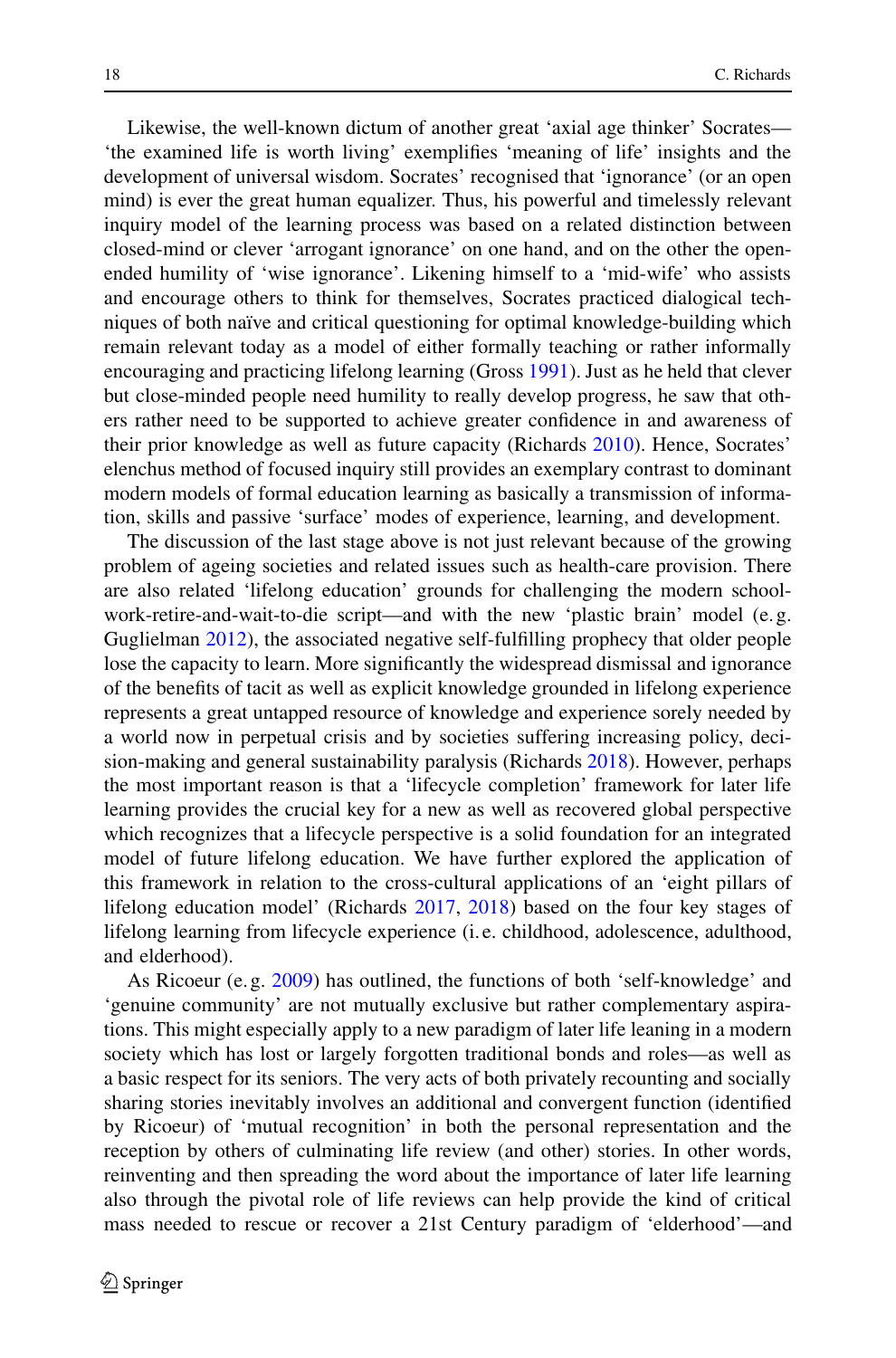related notions of the wisdom of human lifecycle experience applicable to both the individual and society more generally. Ricoeur recognised that the ultimate expression of this is how 'forgiveness' (especially the forgiveness of self as well as others in culminating life reviews) is 'a kind of gift'—a gift also to others but primarily to oneself (the very basis for maintaining or even recovering self-respect). As the great Stoic philosopher of antiquity Seneca also put it in his classic treatise *On the Shortness of Life* "Learning how to live takes a whole life, and, which may surprise you more, it takes a whole life to learn how to die".

#### **5 Conclusion**

In a fast-changing uncertain world, seniors also in developing as well as developed countries are especially affected by the related factors of ageing societies, falling birth rates, and loss of both traditional work patterns and existing community or family support structures. Seniors everywhere are increasingly vulnerable, isolated and prone to rising depression rates, all augmented by the reinforcement of a modern life narrative that learning as well as life purpose ends at either retirement or a certain age. This is linked to the related ill-informed question posed by many policymakers—what do you do with people who you think are just waiting to die a lonely and meaningless death? As we have discussed earlier, there is clearly a connection between these related imperatives and the various 'educational demoralization' effects that result from ignoring, devaluing, losing confidence in and generally failing to harness the direct knowledge as well as lifelong learning imperatives of human informal experience.

The natural process of harnessing human lifelong experience as later life learning typically relates to an ultimate 'fourth age' lifecycle completion stage as well as an earlier 'third age' stage. Compared to how outward concerns dominate childhood, adolescence and adulthood for most people, the trajectory of these two elderhood stages may be precipitated by retirement from or loss of work, some kind of 'midlife' crisis, and other transitional as well as ageing pretexts for undertaking 'life reviews' which might integrate and harness the experience of every individual and also collective life experience. In a way the various non-formal opportunities and typical gerogogic styles of lifelong education for seniors (typified by the U3A, seniors clubs, and various supports provided to the elderly including effective palliative care near the end) represent an emergent or foundational response to the void of modern society imperatives (and the 'retirement and wait to die' narrative associated with this). A comparison may be made with the cross-cultural contexts of how traditional societies and communities typically respected and cared for their elders as a natural right and responsibility of the human lifecycle or ageing process. This might also help us appreciate that current seniors' lifelong education models and practices are just a 're-start' and remain pretty limited overall currently—and this is why a more optimal as well as integrated approach is needed by all involved.

Thus, the 'later life learning from experience' framework proposed in this paper has been based on the implicit indicators of how an integrated approach might help to optimize health, resiliency and general life-satisfaction—as well as what Tornstam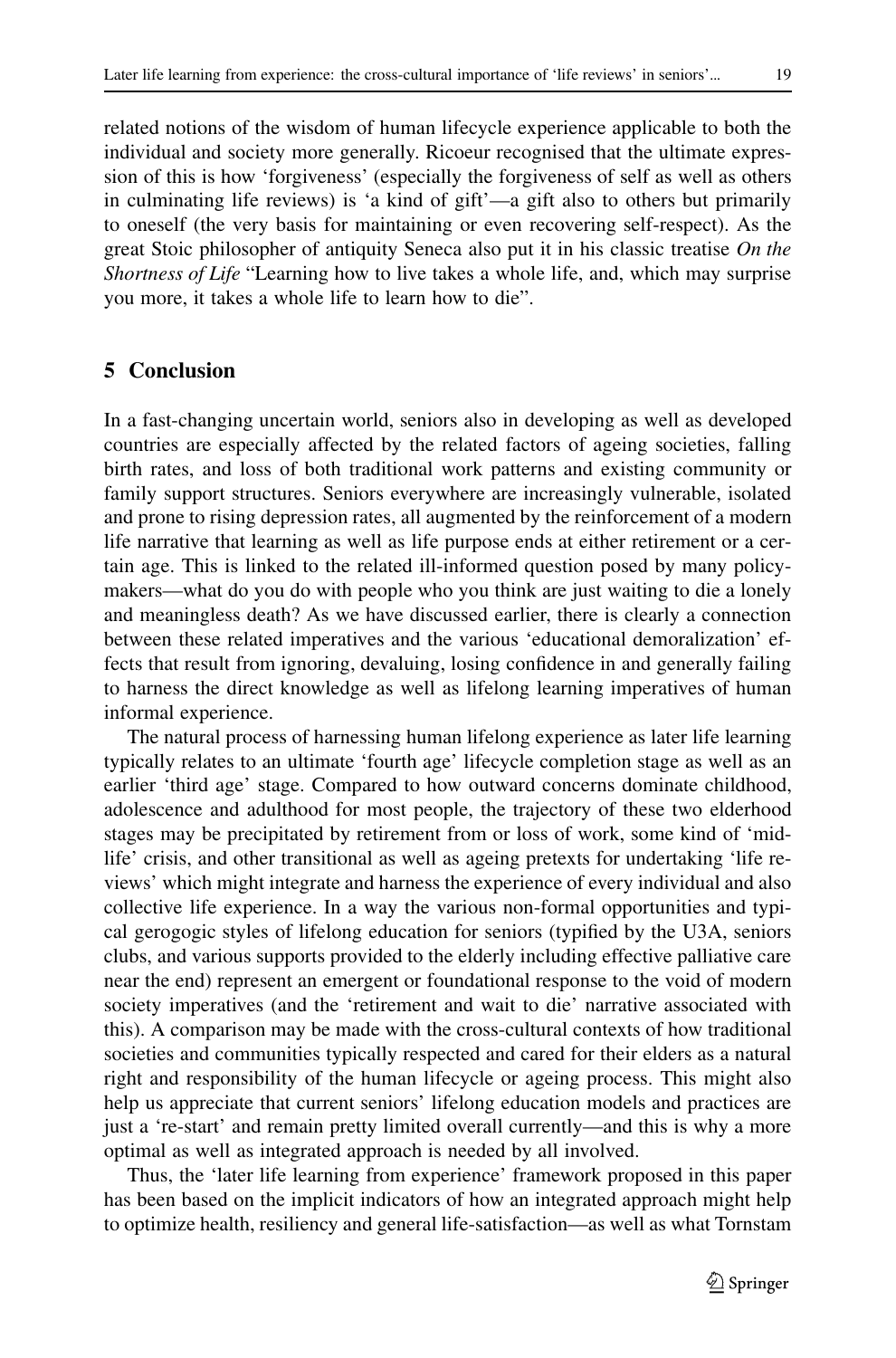[\(2005\)](#page-16-14) called the natural or at least potential 'gerotranscendence' function of ageing for any and all seniors. In such an integrated approach, physical health and fitness is a foundational goal to 'active ageing', followed by activities and courses (ranging from arts, hobbies, and intellectual pursuits through to 21C financial and digital literacies) which might help to encourage interested, purposeful and also enjoyable living. Beyond this, we have discussed how a life review function (also associated with activities like memoir writing, local histories and family or personal digital albums) epitomizes how there is a natural transition from external concerns in the first part of life to a later more meaningful contemplation of the innate stages of the personal as well as general human lifecycle as part of the wider rhythms of nature, time and growth. This pivotal optimal and integrated notion for what some call 'wisdom studies' and others the increasingly lost but perhaps recoverable social function of traditional 'elderhood' is based on how such knowledge, understanding and gerotranscendental perspectives lie in the innate human lifecycle of lifelong informal experience transformed into the unavoidable imperative of lifelong learning also in the later stages of life.

**Open Access** This article is distributed under the terms of the Creative Commons Attribution 4.0 International License [\(http://creativecommons.org/licenses/by/4.0/\)](http://creativecommons.org/licenses/by/4.0/), which permits unrestricted use, distribution, and reproduction in any medium, provided you give appropriate credit to the original author(s) and the source, provide a link to the Creative Commons license, and indicate if changes were made.

#### **References**

- <span id="page-15-0"></span>Aleandri, G., & Refrigeri, L. (2013). Lifelong learning, training and education in globalised economic systems: analysis and perspectives. *Procedia—Social and Behavioral Sciences*, *93*(21), 1242–1248. [https://doi.org/10.1016/j.sbspro.2013.10.022.](https://doi.org/10.1016/j.sbspro.2013.10.022)
- <span id="page-15-14"></span><span id="page-15-7"></span>Bernard, B. (2004). *Resiliency: what we have learnt, WestEd*
- Birren, J., & Cochran, K. (2001). *Telling the stories of life through guided autobiography groups*. Baltimore, MD: The John Hopkins University Press.
- <span id="page-15-4"></span>Boyle, P., Buchman, A., Barnes, L., & Bennett, D. (2010). Effect of a purpose in life on risk of incident Alzheimer disease and mild cognitive impairment in community-dwelling older persons. *Archives of General Psychiatry*, *67*(3), 304–310.
- <span id="page-15-13"></span><span id="page-15-8"></span>Butler, R. (1963). The life review: an interpretation of reminiscence in the aged. *Psychiatry*, *26*, 65–76.
- Calma, K., Halcomb, E., & Stephens, M. (2018). An exploration of the experiences of Australian grey nomads travelling with chronic conditions. *Australian Journal of Primary Care*, [https://doi.org/10.](https://doi.org/10.1071/PY17043) [1071/PY17043.](https://doi.org/10.1071/PY17043) Retrieved from [https://ro.uow.edu.au/smhpapers/5258/.](https://ro.uow.edu.au/smhpapers/5258/)
- <span id="page-15-16"></span><span id="page-15-3"></span>Campbell, J. (1990). The hero's journey: Joseph Campbell on his life and work. In P. Cousineau (Ed.), *Novato* 3rd edn. Novato, CA: New World Library.
- <span id="page-15-5"></span>Dewey, J. (1999). *Experience and education*. New York: Simon & Schuster.
- Ecclestone, K. (2004). Learning or therapy? The demoralisation of education. *British Journal of Educational Studies*, *54*(2), 112–137.
- <span id="page-15-10"></span><span id="page-15-6"></span>Ecclestone, K., & Hayes, D. (2009). Changing the subject. *Oxford Review of Education*, *35*(3), 371–389.
- <span id="page-15-9"></span>Erikson, E. (1998). *The life cycle completed*. New York: W.W.Norton.
- <span id="page-15-2"></span>Field, R., Burke, R., & Cooper, C. (Eds.). (2013). *Aging, work and society*. London: SAGE.
- Formosa, M. (2012). Critical geragogy: situating theory in practice. *Journal of Contemporary Educational Studies*, *5*, 36–54.
- <span id="page-15-1"></span>Formosa, M. (2014). Four decades of universities of the third age: past, present, future. *Aging & Society*, *34*(1), 42–66.
- <span id="page-15-12"></span><span id="page-15-11"></span>Frankl, V. (1999). *Man's search for meaning* (3rd edn.). New York: Simon & Schuster.
- <span id="page-15-15"></span>Gawande, A. (2014). *Being Mortal: Illness, medicine and what matters at the end*. London: Profile books. Gergen, K., & Gergen, M. (1988). Narrative and the self as relationship. *Advances in Experimental Psychology*, *21*, 7–56.
- <span id="page-15-17"></span>Gross, R. (1991). *Peak learning*. New York: Tarcher.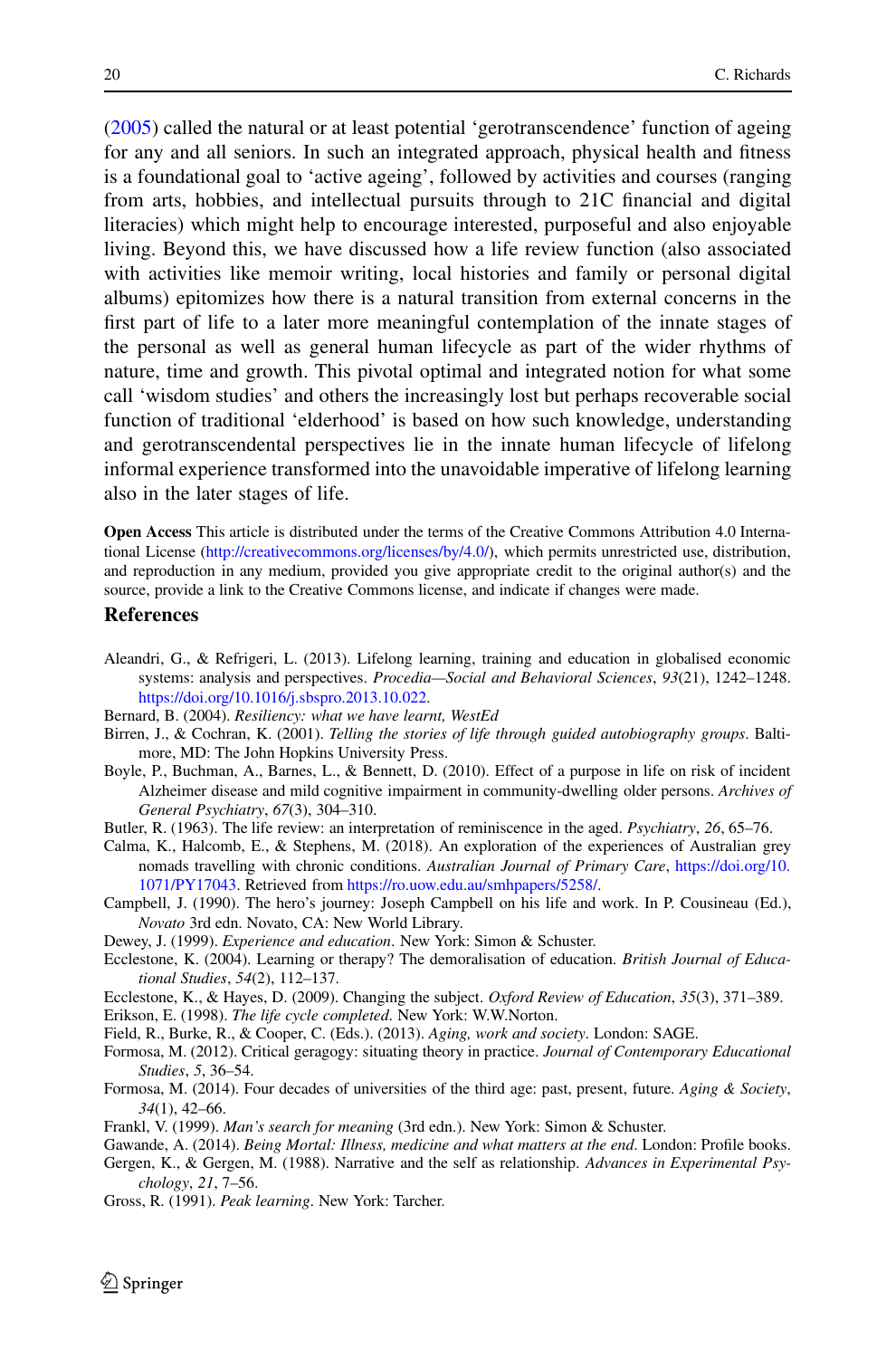- <span id="page-16-32"></span>Guglielman, E. (2012). The ageing brain: Neuroplasticity and lifelong learning, *Elearning Papers*. [https://www.academia.edu/2039409/The\\_Ageing\\_Brain\\_Neuroplasticity\\_and\\_Lifelong\\_Learning.](https://www.academia.edu/2039409/The_Ageing_Brain_Neuroplasticity_and_Lifelong_Learning) Accessed 20th September, 2017.
- <span id="page-16-19"></span><span id="page-16-18"></span>Haber, D. (2006). Life review: Implementation, theory, research and therapy. *International Journal of Ageing and Human Development*, *63*(2), 153–171.
- Haight, B., & Haight, B. (2007). *The handbook of structured life review*. Baltimore: Health Professions Press.
- <span id="page-16-28"></span><span id="page-16-21"></span>Hammond, C. (2004). Impacts of lifelong learning upon emotional resilience, psychological and mental health: fieldwork evidence. *Oxford Review of Education*, *30*(4), 551–568.
- <span id="page-16-17"></span>Hillman, J. (1999). *The force of character and the lasting life*. New York: Ballantine Books.
- <span id="page-16-16"></span>Hyland, T. (2011). *Mindfulness and learning*. Berlin Heidelberg: Springer.
- Kastenbaum, R. (1993). Development and ageing in a historical perspective. In *Encyclopedia of adult development* (pp. 119–125). Phoenix, AZ: Oryx Press.
- <span id="page-16-11"></span><span id="page-16-5"></span>Kolb, D. (1984). *Experiential learning*. Englewood Cliffs, NJ: Prentice-Hall.
- <span id="page-16-15"></span>Laslett, P. (1996). *A fresh map of life* (2nd edn.). London: Macmillan.
- <span id="page-16-6"></span>Levinson, D. (1978). *Seasons of a man's life*. New York: Random House.
- <span id="page-16-9"></span>Marton, F., & Säljö, R. (1997). Approaches to learning. In F. Marton, D. Hounsell & N. Entwistle (Eds.), *The experience of learning*. Edinburgh: Scottish Academic Press.
- <span id="page-16-12"></span>Maslow, A. (1973). *The farther reaches of human nature*. New York: Penguin Books.
- <span id="page-16-20"></span>McLeish, J. (1976). *The Ulyssean adult: creativity in the middle & later years*. New York: McGraw-Hill.
- <span id="page-16-13"></span>Moss, R. (2010). *Dreamgates: an explorer's guide to the worlds of soul, imagination and life beyond death* (2nd edn.). Novato, CA: New World Library.
- <span id="page-16-3"></span>Plotkin, B. (2006). *Nature and the human soul: cultivating wholeness and community in a fragmented world*. Novato, CA: New World Library.
- Ratana-Ubol, A., & Richards, C. (2016). Third age learning: adapting the idea to a Thailand context of lifelong learning. *International Journal of Lifelong Education*. [https://doi.org/10.1080/02601370.2015.](https://doi.org/10.1080/02601370.2015.1132279) [1132279.](https://doi.org/10.1080/02601370.2015.1132279)
- <span id="page-16-33"></span><span id="page-16-31"></span>Richards, C. (2010). Socrates and 21st Century knowledge-building. In A. Akbar (Ed.), *Explorations in human spirituality*. New Delhi: Global Vision.
- Richards, C. (2017). The eight pillars of a lifecycle model of lifelong education. In C. Richards & S. Charungkaittikul (Eds.), *The eight pillars of lifelong education*. Bangkok: Chulabooks.
- <span id="page-16-4"></span>Richards, C. (2018). Human lifecycle development and the experiential learning foundations of an integrated lifelong education framework. *Journal of Adult and Continuing Education*. [https://doi.org/10.](https://doi.org/10.1177/1477971418808688) [1177/1477971418808688.](https://doi.org/10.1177/1477971418808688)
- <span id="page-16-2"></span>Richards, C., Makaphol, J., & Kuan, T. (in press) Seniors lifelong education vs. learning: A U3A formula for the Thailand context? In M. Formosa (Ed.), *The university of the third age and active ageing: European and Asian-Pacific perspectives*. Berlin Heidelberg: Springer.
- <span id="page-16-24"></span>Ricoeur, P. (1976). *Interpretation theory: discourse and the surplus of meaning*. Fort Worth, TX: TCU Press.
- <span id="page-16-26"></span><span id="page-16-25"></span>Ricoeur, P. (1991). Life in quest of narrative. In D. Wood (Ed.), *On Paul Ricoeur*. New York: Routledge.
- <span id="page-16-23"></span>Ricoeur, P. (2004). *Memory, history, forgetting*. Chicago: University of Chicago Press.
- <span id="page-16-7"></span>Ricoeur, P. (2009). *Living up to death*. Chicago: University of Chicago Press.
- Rogers, A. (2004). Looking again at non-formal and informal education—towards a new paradigm, *The encyclopaedia of informal education*. from [www.infed.org/biblio/non\\_formal\\_paradigm.htm.](http://www.infed.org/biblio/non_formal_paradigm.htm) Accessed June 14th, 2017.
- <span id="page-16-8"></span>Rogers, A. (2005). *Non-formal education: flexible schooling or participatory education?* Berlin Heidelberg: Springer.
- <span id="page-16-29"></span>Roszak, T. (2009). *The making of an elder culture: reflections on the future of america's most audacious generation*. Gabriola, British Columbia, New Society.
- <span id="page-16-22"></span><span id="page-16-1"></span>Schon, D. (1983). *The reflective practitioner: how professionals think in action*. Boston, MA: Basic Books.
- Scott, A. (2018). The myth of the ageing society, *World Economic Forum*. [https://www.weforum.org/](https://www.weforum.org/agenda/2018/05/the-myth-of-the-aging-society) [agenda/2018/05/the-myth-of-the-aging-society.](https://www.weforum.org/agenda/2018/05/the-myth-of-the-aging-society) Accessed September, 25th, 2018.
- <span id="page-16-30"></span><span id="page-16-10"></span>Snodgrass, A. (1991). *The symbolism of the stupa*. New York: Cornell UP.
- Thomas, B. (2014). *Second wind: Navigating the passage to a slower, deeper, and more connected life*. New York: Simon & Schuster.
- <span id="page-16-27"></span><span id="page-16-14"></span>Tornstam, L. (2005). *Gerotranscendence*. Berlin Heidelberg: Springer.
- <span id="page-16-0"></span>Turner, V. (1996). *The ritual process*, Somerset: Taylor and Francis.
- UNESCO (2016). *Third global report on adult learning and education (GRALE III)*. Hamburg: Institute of Lifelong Learning.